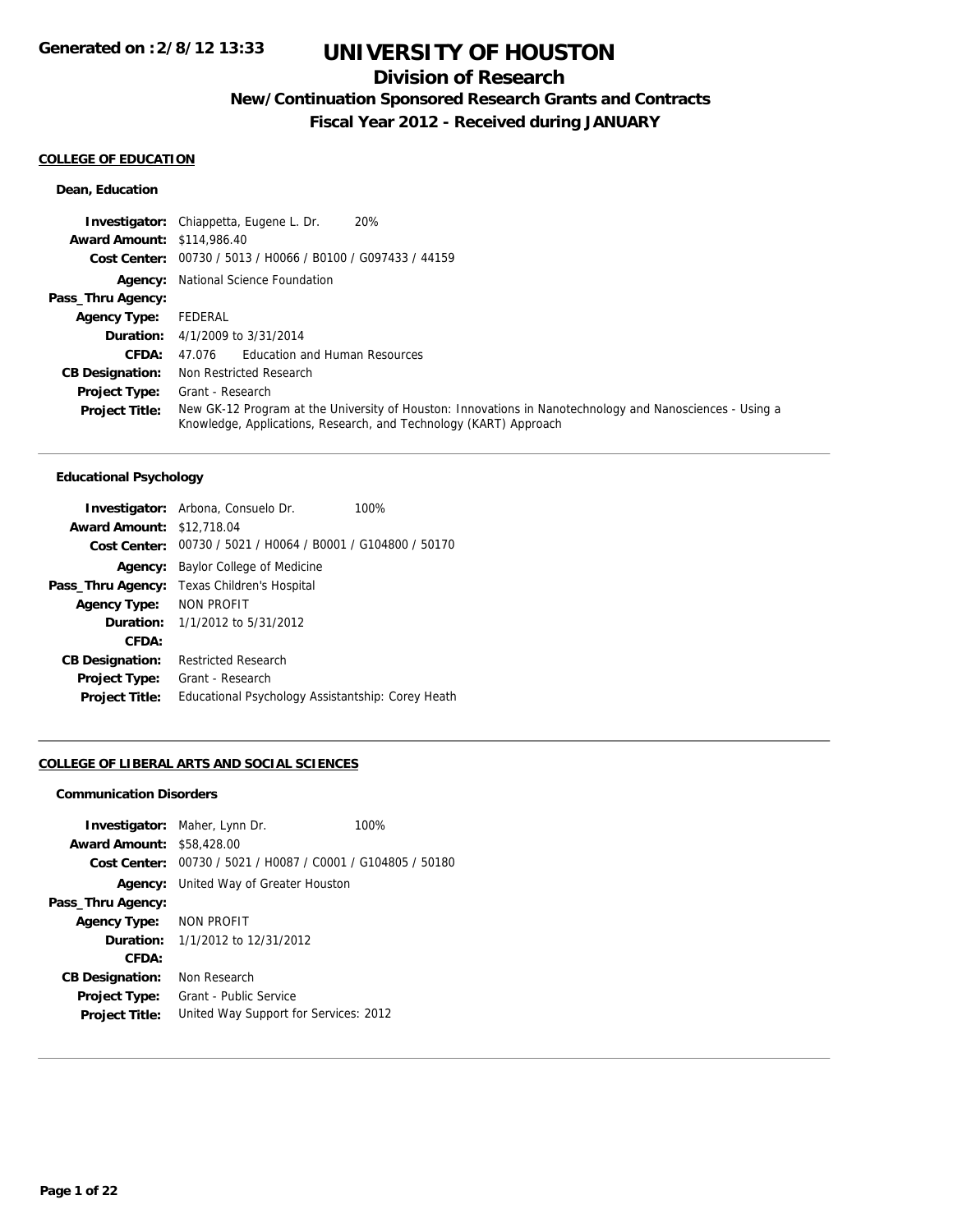## **Division of Research**

**New/Continuation Sponsored Research Grants and Contracts**

**Fiscal Year 2012 - Received during JANUARY**

#### **COLLEGE OF LIBERAL ARTS AND SOCIAL SCIENCES**

#### **Dean, Liberal Arts and Social Sciences**

**Investigator:** O'Brien, Thomas F. Dr. 25% **Award Amount:** \$4,241.40 **Cost Center:** 00730 / 5022 / H0089 / A0001 / G004545 / 10609 **Agency:** Mixed Multi-Donors **Pass\_Thru Agency: Agency Type:** PROFIT **Duration:** 12/1/1992 to 8/31/2020 **CFDA:** DELETE Non-Federal activity **CB Designation:** Non Research **Project Type:** Grant - Instruction **Project Title:** Interest Bearing Account for NEH-Supported African and African-American Studies at the University of Houston

## **English**

|                                 | 25%<br><b>Investigator:</b> O'Brien, Thomas F. Dr.                                                           |
|---------------------------------|--------------------------------------------------------------------------------------------------------------|
| <b>Award Amount: \$4,241.40</b> |                                                                                                              |
|                                 | Cost Center: 00730 / 5022 / H0089 / A0001 / G004545 / 10609                                                  |
|                                 | <b>Agency:</b> Mixed Multi-Donors                                                                            |
| Pass_Thru Agency:               |                                                                                                              |
| <b>Agency Type:</b>             | PROFIT                                                                                                       |
|                                 | <b>Duration:</b> 12/1/1992 to 8/31/2020                                                                      |
| CFDA:                           | Non-Federal activity<br>DELETE                                                                               |
| <b>CB Designation:</b>          | Non Research                                                                                                 |
| Project Type:                   | Grant - Instruction                                                                                          |
| <b>Project Title:</b>           | Interest Bearing Account for NEH-Supported African and African-American Studies at the University of Houston |

### **History**

| <b>Award Amount: \$4,241.40</b> | 25%<br><b>Investigator:</b> O'Brien, Thomas F. Dr.                                                           |
|---------------------------------|--------------------------------------------------------------------------------------------------------------|
|                                 | Cost Center: 00730 / 5022 / H0089 / A0001 / G004545 / 10609                                                  |
|                                 |                                                                                                              |
|                                 | <b>Agency:</b> Mixed Multi-Donors                                                                            |
| Pass_Thru Agency:               |                                                                                                              |
| Agency Type:                    | PROFIT                                                                                                       |
|                                 | <b>Duration:</b> 12/1/1992 to 8/31/2020                                                                      |
| CFDA:                           | DELETE Non-Federal activity                                                                                  |
| <b>CB Designation:</b>          | Non Research                                                                                                 |
| Project Type:                   | Grant - Instruction                                                                                          |
| <b>Project Title:</b>           | Interest Bearing Account for NEH-Supported African and African-American Studies at the University of Houston |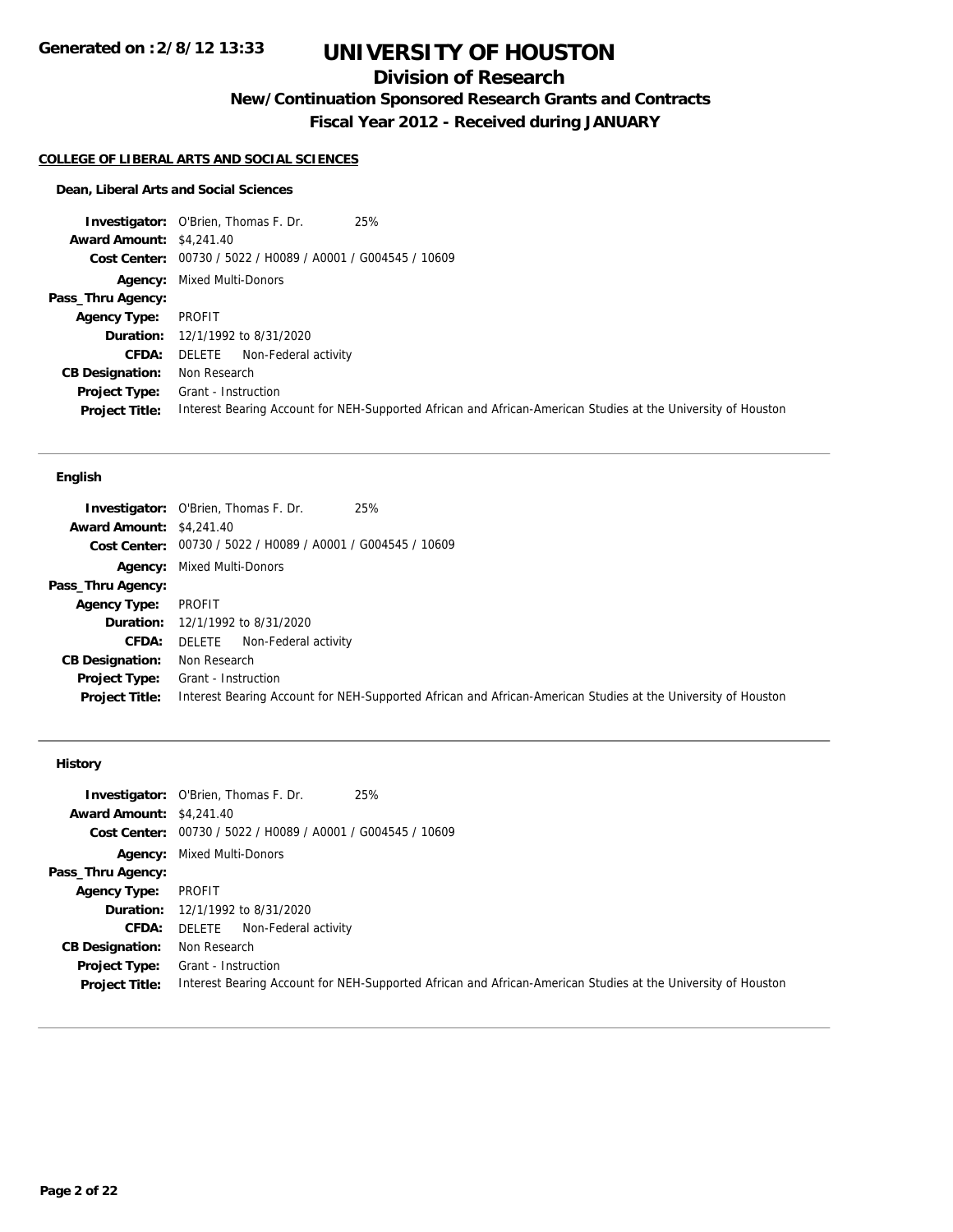## **Division of Research**

**New/Continuation Sponsored Research Grants and Contracts**

**Fiscal Year 2012 - Received during JANUARY**

## **COLLEGE OF LIBERAL ARTS AND SOCIAL SCIENCES**

## **Political Science**

|                                 | 25%<br><b>Investigator:</b> O'Brien, Thomas F. Dr.                                                           |
|---------------------------------|--------------------------------------------------------------------------------------------------------------|
| <b>Award Amount: \$4,241.40</b> |                                                                                                              |
|                                 | Cost Center: 00730 / 5022 / H0089 / A0001 / G004545 / 10609                                                  |
|                                 | <b>Agency:</b> Mixed Multi-Donors                                                                            |
| Pass_Thru Agency:               |                                                                                                              |
| <b>Agency Type:</b>             | PROFIT                                                                                                       |
|                                 | <b>Duration:</b> 12/1/1992 to 8/31/2020                                                                      |
| CFDA:                           | DELETE<br>Non-Federal activity                                                                               |
| <b>CB Designation:</b>          | Non Research                                                                                                 |
| Project Type:                   | Grant - Instruction                                                                                          |
| <b>Project Title:</b>           | Interest Bearing Account for NEH-Supported African and African-American Studies at the University of Houston |

### **Psychology**

| <b>Investigator:</b> Barth, Amy Dr. |                            |                                                             | 20%                                                                            |
|-------------------------------------|----------------------------|-------------------------------------------------------------|--------------------------------------------------------------------------------|
| <b>Award Amount: \$23,901.60</b>    |                            |                                                             |                                                                                |
|                                     |                            | Cost Center: 00730 / 5013 / H0288 / B0001 / G103426 / 50169 |                                                                                |
|                                     |                            |                                                             | <b>Agency:</b> National Institute of Child Health and Human Development        |
| Pass_Thru Agency:                   |                            |                                                             |                                                                                |
| <b>Agency Type:</b>                 | FEDERAL                    |                                                             |                                                                                |
|                                     |                            | <b>Duration:</b> 1/2/2012 to 12/31/2012                     |                                                                                |
| CFDA:                               |                            |                                                             | 93.865 Center for Research for Mothers and Children                            |
| <b>CB Designation:</b>              | <b>Restricted Research</b> |                                                             |                                                                                |
| Project Type:                       | Grant - Research           |                                                             |                                                                                |
| <b>Project Title:</b>               |                            |                                                             | Language, Cognitive, and Neuropsychological Processes in Reading Comprehension |
|                                     |                            |                                                             |                                                                                |

| <b>Investigator:</b> Hannay, H. Julia Dr. |                                                             |  | 100%                                                       |  |
|-------------------------------------------|-------------------------------------------------------------|--|------------------------------------------------------------|--|
| <b>Award Amount: \$23,907.00</b>          |                                                             |  |                                                            |  |
|                                           | Cost Center: 00730 / 5033 / H0125 / B0001 / G104654 / 50045 |  |                                                            |  |
| Agency:                                   | Baylor College of Medicine                                  |  |                                                            |  |
| Pass_Thru Agency:                         | National Institute of Neurological Disorders and Stroke     |  |                                                            |  |
| <b>Agency Type:</b>                       | <b>FFDFRAL</b>                                              |  |                                                            |  |
| Duration:                                 | 9/1/2011 to 1/31/2012                                       |  |                                                            |  |
| CFDA:                                     | 93.701                                                      |  | Trans-NIH Recovery Act Research Support                    |  |
| <b>CB Designation:</b>                    | <b>Restricted Research</b>                                  |  |                                                            |  |
| <b>Project Type:</b>                      | Grant - Research                                            |  |                                                            |  |
| <b>Project Title:</b>                     |                                                             |  | ARRA - Outcome of Erythropoietin Neuroprotection After TBI |  |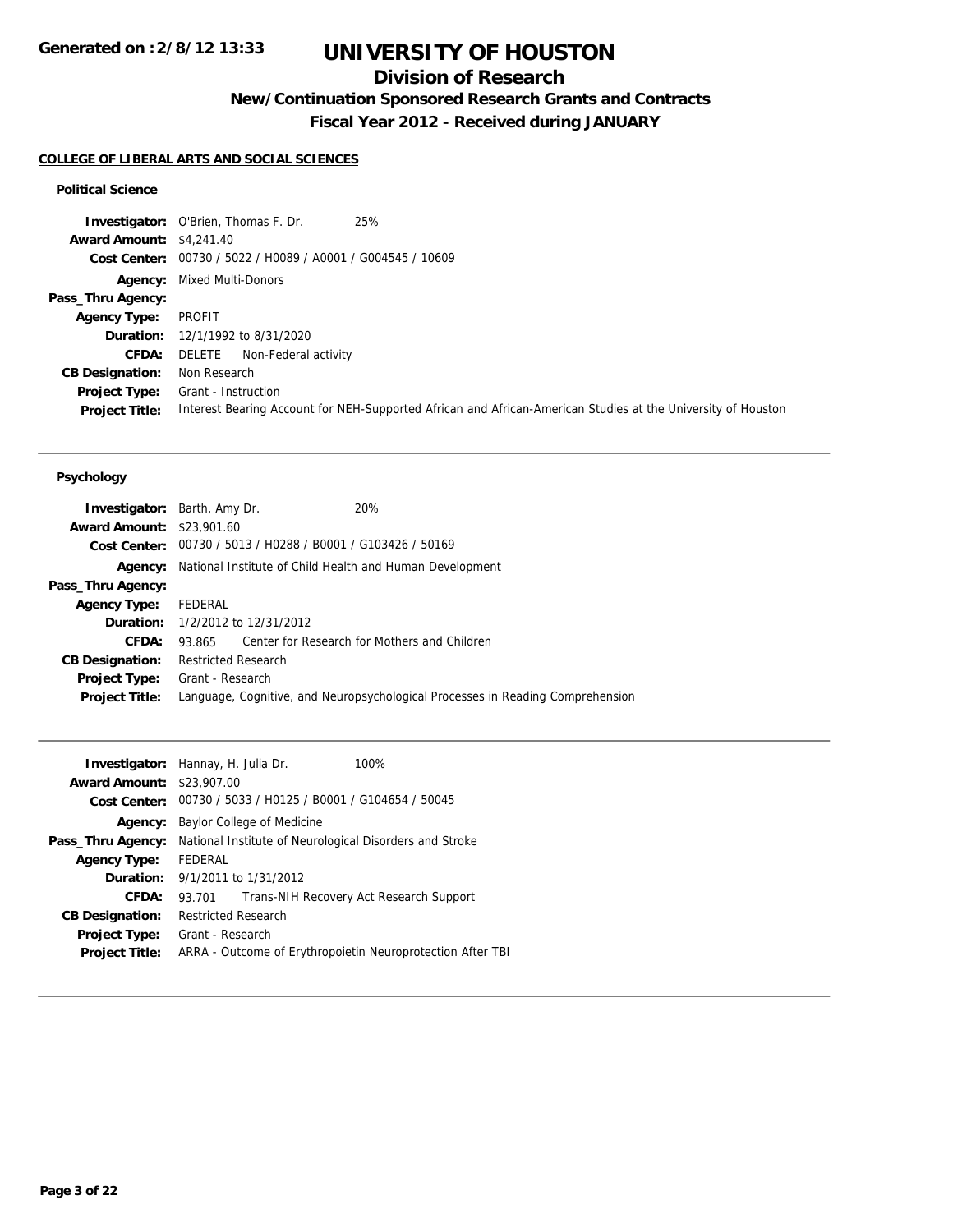## **Division of Research**

**New/Continuation Sponsored Research Grants and Contracts**

**Fiscal Year 2012 - Received during JANUARY**

## **COLLEGE OF LIBERAL ARTS AND SOCIAL SCIENCES**

## **Psychology**

|                                   | <b>Investigator:</b> Sharp, Carla Dr.                       | 100%                                                                    |
|-----------------------------------|-------------------------------------------------------------|-------------------------------------------------------------------------|
| <b>Award Amount: \$243,567.00</b> |                                                             |                                                                         |
|                                   | Cost Center: 00730 / 5013 / H0125 / B0001 / G100871 / 46382 |                                                                         |
|                                   | <b>Agency:</b> National Institute of Mental Health          |                                                                         |
| Pass_Thru Agency:                 |                                                             |                                                                         |
| Agency Type:                      | FEDERAL                                                     |                                                                         |
|                                   | <b>Duration:</b> $4/1/2010$ to $12/31/2012$                 |                                                                         |
| CFDA:                             | 93.242                                                      | Mental Health Research Grants                                           |
| <b>CB Designation:</b>            | <b>Restricted Research</b>                                  |                                                                         |
| <b>Project Type:</b>              | Grant - Research                                            |                                                                         |
| <b>Project Title:</b>             |                                                             | Emotional-behavior disorders in South African children affected by AIDS |
|                                   |                                                             |                                                                         |

## **COLLEGE OF NATURAL SCIENCES AND MATHEMATICS**

## **Biology/Biochemistry**

|                                  | <b>Investigator:</b> Pennings, Steve Dr.      | 100%                                                        |  |
|----------------------------------|-----------------------------------------------|-------------------------------------------------------------|--|
| <b>Award Amount: \$12,701.00</b> |                                               |                                                             |  |
|                                  |                                               | Cost Center: 00730 / 5013 / H0104 / B0001 / G092696 / 40028 |  |
|                                  | <b>Agency:</b> University of Georgia          |                                                             |  |
|                                  | Pass_Thru Agency: National Science Foundation |                                                             |  |
| <b>Agency Type:</b>              | <b>FEDERAL</b>                                |                                                             |  |
| Duration:                        | 11/15/2006 to 10/31/2012                      |                                                             |  |
| CFDA:                            | Geosciences<br>47.050                         |                                                             |  |
| <b>CB Designation:</b>           | <b>Restricted Research</b>                    |                                                             |  |
| Project Type:                    | Contract - Research                           |                                                             |  |
| <b>Project Title:</b>            |                                               | LTER-GCEII: Georgia Land/Ocean Margin Ecosystem             |  |

|                                  | 100%<br><b>Investigator:</b> Gunaratne, Preethi Dr.                                                                                                                           |
|----------------------------------|-------------------------------------------------------------------------------------------------------------------------------------------------------------------------------|
| <b>Award Amount: \$33,148.00</b> |                                                                                                                                                                               |
|                                  | Cost Center: $00730 / 5013 / 40104 / 80001 / 6104014 / 49325$                                                                                                                 |
|                                  | <b>Agency:</b> Methodist Hospital Research Institute                                                                                                                          |
|                                  | <b>Pass_Thru Agency:</b> U.S. Army Medical Research and Material Command                                                                                                      |
| <b>Agency Type:</b>              | FEDERAL                                                                                                                                                                       |
|                                  | <b>Duration:</b> 9/29/2010 to 9/28/2012                                                                                                                                       |
| <b>CFDA:</b>                     | Military Medical Research and Development<br>12.420                                                                                                                           |
| <b>CB Designation:</b>           | <b>Restricted Research</b>                                                                                                                                                    |
| <b>Project Type:</b>             | Grant - Research                                                                                                                                                              |
| <b>Project Title:</b>            | Integrating Amine-Functionalized Gold Nanoparticle Conjugated MicroRNAs Into Cancer Prognostic and Therapeutic<br>Strategies Targeted at Drug Resistant Multiple Myeloma (MM) |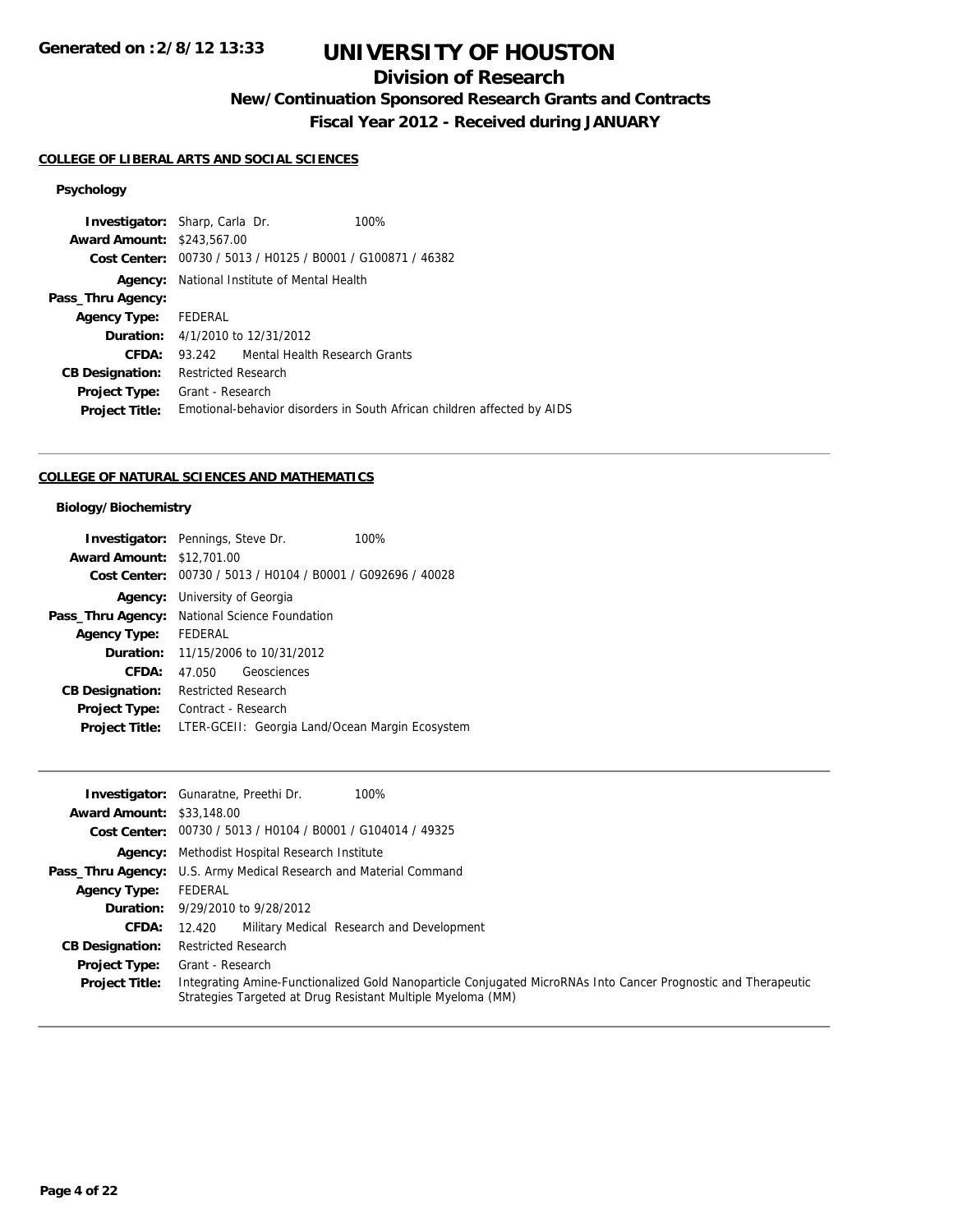## **Division of Research**

**New/Continuation Sponsored Research Grants and Contracts**

**Fiscal Year 2012 - Received during JANUARY**

#### **COLLEGE OF NATURAL SCIENCES AND MATHEMATICS**

## **Biology/Biochemistry**

| <b>Investigator:</b> Gunaratne, Preethi Dr. |                                                          |  | 100%                                                        |
|---------------------------------------------|----------------------------------------------------------|--|-------------------------------------------------------------|
| <b>Award Amount: \$22,173.00</b>            |                                                          |  |                                                             |
|                                             |                                                          |  | Cost Center: 00730 / 5013 / H0104 / B0001 / G104779 / 50173 |
| Agency:                                     | Baylor College of Medicine                               |  |                                                             |
| Pass_Thru Agency:                           | National Institute of Child Health and Human Development |  |                                                             |
| <b>Agency Type:</b>                         | FEDERAL                                                  |  |                                                             |
| Duration:                                   | 4/1/2011 to 3/31/2012                                    |  |                                                             |
| CFDA:                                       | 93.865                                                   |  | Center for Research for Mothers and Children                |
| <b>CB Designation:</b>                      | <b>Restricted Research</b>                               |  |                                                             |
| <b>Project Type:</b>                        | Grant - Research                                         |  |                                                             |
| <b>Project Title:</b>                       |                                                          |  | MicroRNAs in Endometrial Function and Dysfunction           |
|                                             |                                                          |  |                                                             |

### **Chemistry**

| <b>Award Amount: \$44,090.50</b> | <b>Investigator:</b> Moeller, Angela Dr.<br>50%                                                                                          |  |  |
|----------------------------------|------------------------------------------------------------------------------------------------------------------------------------------|--|--|
|                                  | Cost Center: 00730 / 5013 / H0107 / B0001 / G104098 / 50130                                                                              |  |  |
|                                  | <b>Agency:</b> National Science Foundation                                                                                               |  |  |
| Pass_Thru Agency:                |                                                                                                                                          |  |  |
| <b>Agency Type:</b>              | FEDERAL                                                                                                                                  |  |  |
|                                  | <b>Duration:</b> 1/15/2012 to 12/31/2016                                                                                                 |  |  |
| <b>CFDA:</b>                     | Mathematical and Physical Sciences<br>47.049                                                                                             |  |  |
| <b>CB Designation:</b>           | <b>Restricted Research</b>                                                                                                               |  |  |
| <b>Project Type:</b>             | Grant - Research                                                                                                                         |  |  |
| <b>Project Title:</b>            | CAREER: Low-Dimensional Spin Systems: Interplay of Chemical Pressure on Triangular Lattices with Spin- and<br>Orbital Degrees of Freedom |  |  |

## **Computer Science**

| <b>Award Amount: \$65,940.00</b> | <b>Investigator:</b> Gnawali, Omprakash Dr.<br>100%         |
|----------------------------------|-------------------------------------------------------------|
|                                  | Cost Center: 00730 / 5021 / H0108 / B0001 / G104838 / 50231 |
|                                  |                                                             |
| Agency:                          | Cisco University Research Program Fund                      |
| Pass_Thru Agency:                |                                                             |
| <b>Agency Type:</b>              | FOUNDATION                                                  |
|                                  | <b>Duration:</b> 1/1/2012 to 1/11/2013                      |
| CFDA:                            |                                                             |
| <b>CB Designation:</b>           | <b>Restricted Research</b>                                  |
| Project Type:                    | Grant - Research                                            |
| <b>Project Title:</b>            | RPL's Performance Under Dynamics at Different Time Scales   |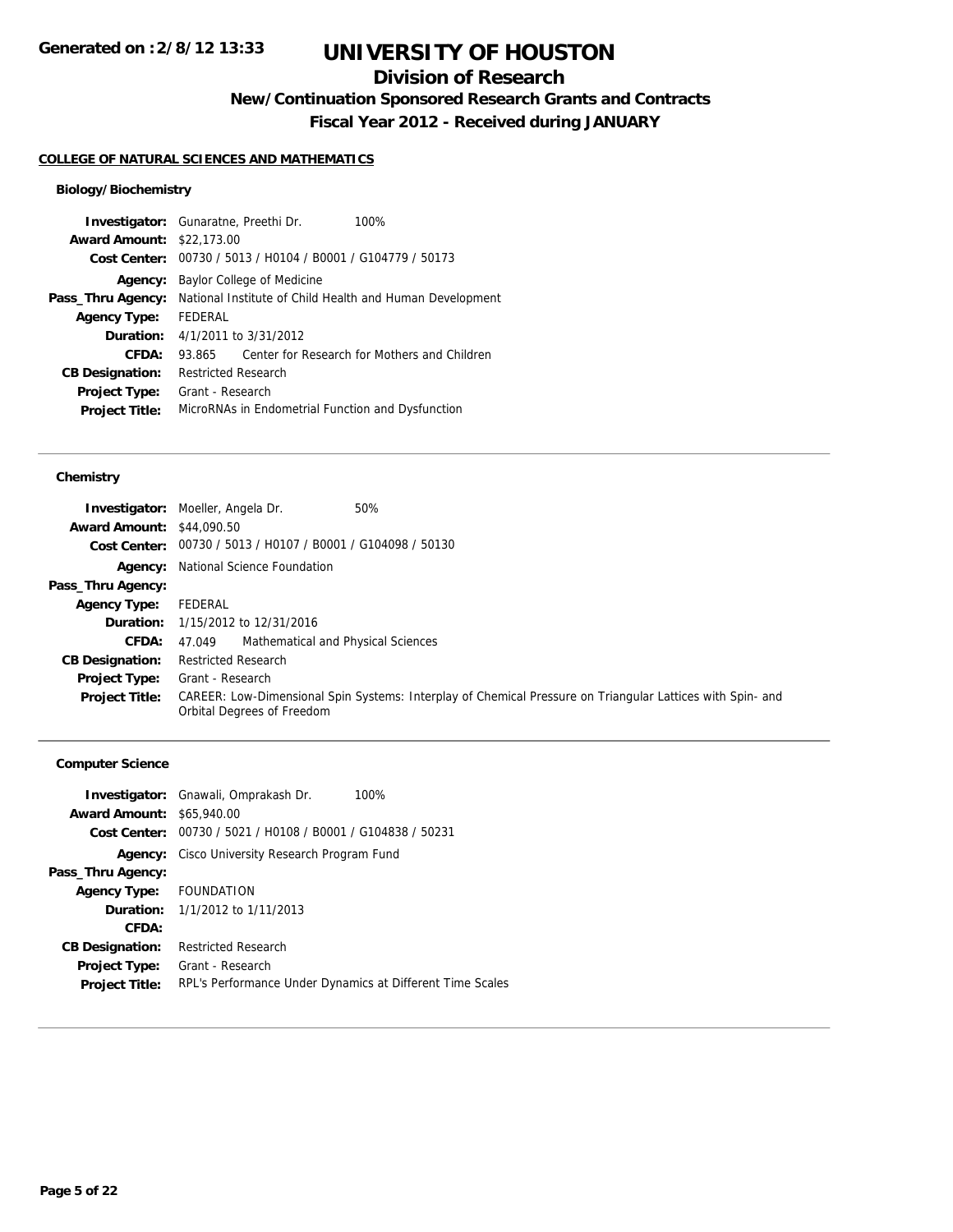## **Division of Research**

**New/Continuation Sponsored Research Grants and Contracts**

**Fiscal Year 2012 - Received during JANUARY**

## **COLLEGE OF NATURAL SCIENCES AND MATHEMATICS**

## **Geosciences**

|                        | <b>Investigator:</b> Han, De-Hua Dr.                       | 100% |  |
|------------------------|------------------------------------------------------------|------|--|
| <b>Award Amount:</b>   | \$55,000.00                                                |      |  |
| Cost Center:           | 00730 / 5022 / H0109 / B0001 / G094777 / 40041             |      |  |
|                        | <b>Agency:</b> Various Private Profit Agencies             |      |  |
| Pass_Thru Agency:      |                                                            |      |  |
| <b>Agency Type:</b>    | <b>PROFIT</b>                                              |      |  |
|                        | <b>Duration:</b> 1/1/2007 to 12/31/2020                    |      |  |
| CFDA:                  |                                                            |      |  |
| <b>CB Designation:</b> | <b>Restricted Research</b>                                 |      |  |
| <b>Project Type:</b>   | Contract - Research                                        |      |  |
| <b>Project Title:</b>  | Fluid & Rock Properties and Seismic Hydrocarbon Indicators |      |  |

| <b>Investigator:</b> Bhattacharya, Janok Dr.<br>100%        |  |
|-------------------------------------------------------------|--|
| <b>Award Amount: \$50,000.00</b>                            |  |
| Cost Center: 00730 / 5022 / H0109 / B0001 / G094776 / 40027 |  |
| <b>Agency:</b> Various Private Profit Agencies              |  |
|                                                             |  |
| <b>PROFIT</b>                                               |  |
| <b>Duration:</b> $1/1/2007$ to $12/31/2012$                 |  |
|                                                             |  |
| <b>Restricted Research</b>                                  |  |
| Contract - Research                                         |  |
| Quantitative Sedimentology Research Consortium              |  |
|                                                             |  |

|                                   | 100%<br><b>Investigator:</b> Goloshubin, Gennady Dr.                                                                                |  |  |
|-----------------------------------|-------------------------------------------------------------------------------------------------------------------------------------|--|--|
| <b>Award Amount: \$162,752.00</b> |                                                                                                                                     |  |  |
|                                   | Cost Center: 00730 / 5021 / H0109 / B0001 / G101207 / 46563                                                                         |  |  |
|                                   | <b>Agency:</b> West Siberian Research Institute of Geology and Geophysics                                                           |  |  |
| Pass_Thru Agency:                 |                                                                                                                                     |  |  |
| <b>Agency Type:</b>               | NON PROFIT                                                                                                                          |  |  |
| <b>Duration:</b>                  | 5/4/2010 to 11/30/2012                                                                                                              |  |  |
| CFDA:                             |                                                                                                                                     |  |  |
| <b>CB Designation:</b>            | <b>Restricted Research</b>                                                                                                          |  |  |
| <b>Project Type:</b>              | Grant - Research                                                                                                                    |  |  |
| <b>Project Title:</b>             | Development of algorithms, software and methodical support for Frequency-dependent processing and<br>interpretation of seismic data |  |  |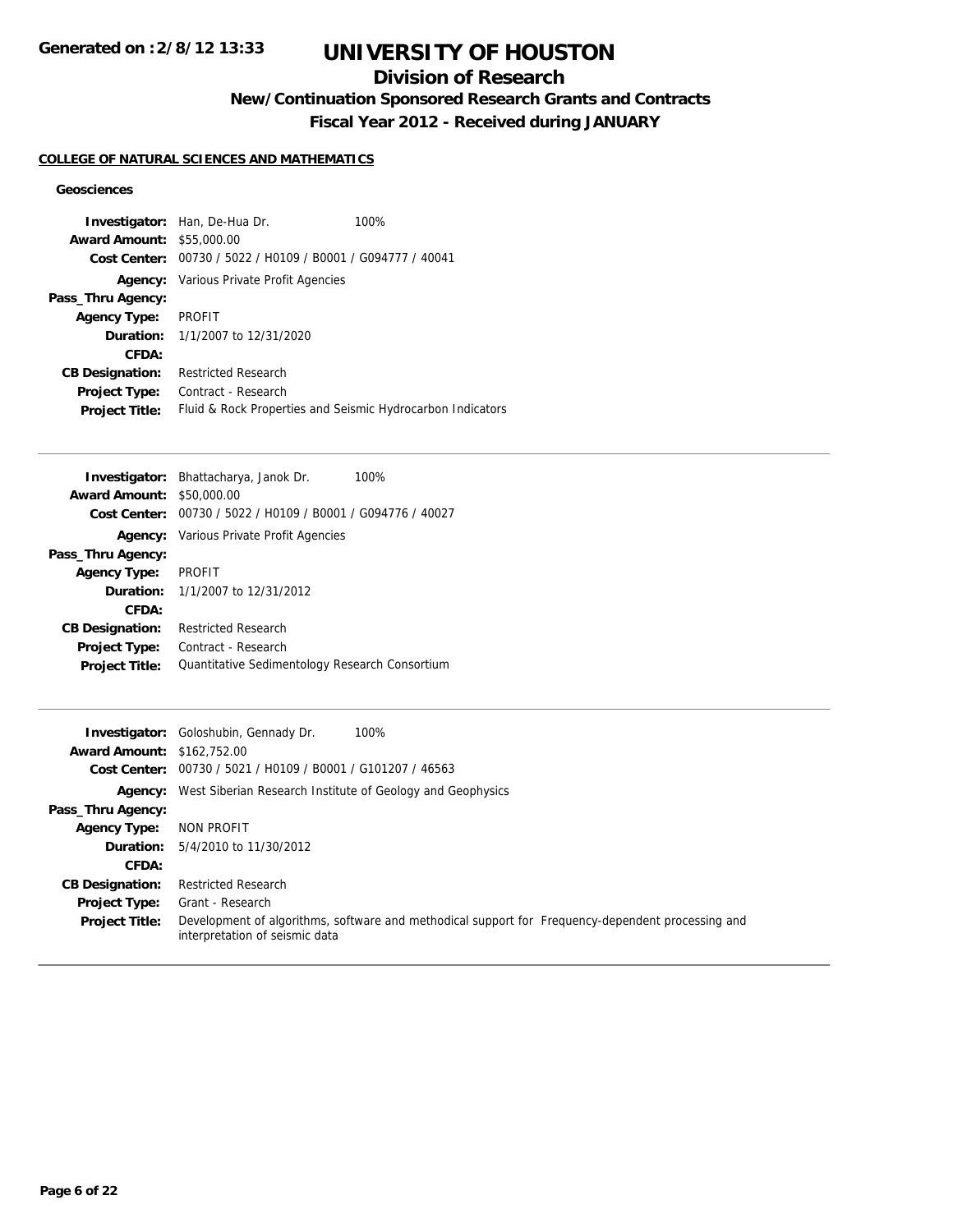## **Division of Research**

**New/Continuation Sponsored Research Grants and Contracts**

**Fiscal Year 2012 - Received during JANUARY**

#### **COLLEGE OF NATURAL SCIENCES AND MATHEMATICS**

## **Geosciences**

**Investigator:** Mann, Paul Dr. 100% **Award Amount:** \$180,000.00 **Cost Center:** 00730 / 5022 / H0109 / B0001 / G103956 / 49251 **Agency:** Various Private Profit Agencies **Pass\_Thru Agency: Agency Type:** PROFIT **Duration:** 6/1/2011 to 8/31/2014 **CFDA: CB Designation:** Restricted Research **Project Type:** Contract - Research **Project Title:** Caribbean Basins, Tectonics, and Hydrocarbons - Phase III

#### **Mathematics**

| <b>Investigator:</b> Heier, Gordon Dr. |                                                             |  | 100%                                 |
|----------------------------------------|-------------------------------------------------------------|--|--------------------------------------|
| <b>Award Amount:</b>                   | \$20,000.00                                                 |  |                                      |
|                                        | Cost Center: 00730 / 5013 / H0110 / B0001 / G102651 / 50223 |  |                                      |
|                                        | <b>Agency:</b> National Security Agency                     |  |                                      |
| Pass_Thru Agency:                      |                                                             |  |                                      |
| <b>Agency Type:</b>                    | FEDERAL                                                     |  |                                      |
|                                        | <b>Duration:</b> $1/17/2012$ to $1/17/2013$                 |  |                                      |
| CFDA:                                  | 12.901                                                      |  | Mathematical Sciences Grants Program |
| <b>CB Designation:</b>                 | <b>Restricted Research</b>                                  |  |                                      |
| <b>Project Type:</b>                   | Grant - Research                                            |  |                                      |
| <b>Project Title:</b>                  | Problems in diophantine geometry and hyperbolicity          |  |                                      |

| <b>Investigator:</b> Ru, Min Dr. |                                                 | 100%                                 |  |
|----------------------------------|-------------------------------------------------|--------------------------------------|--|
| <b>Award Amount: \$27,111.00</b> |                                                 |                                      |  |
| Cost Center:                     | 00730 / 5013 / H0110 / B0001 / G100376 / 48390  |                                      |  |
| Agency:                          | National Security Agency                        |                                      |  |
| Pass_Thru Agency:                |                                                 |                                      |  |
| <b>Agency Type:</b>              | FEDERAL                                         |                                      |  |
| Duration:                        | 3/18/2011 to 3/18/2013                          |                                      |  |
| CFDA:                            | 12.901                                          | Mathematical Sciences Grants Program |  |
| <b>CB Designation:</b>           | <b>Restricted Research</b>                      |                                      |  |
| <b>Project Type:</b>             | Grant - Research                                |                                      |  |
| <b>Project Title:</b>            | Nevanlinna Theory and Diophantine Approximation |                                      |  |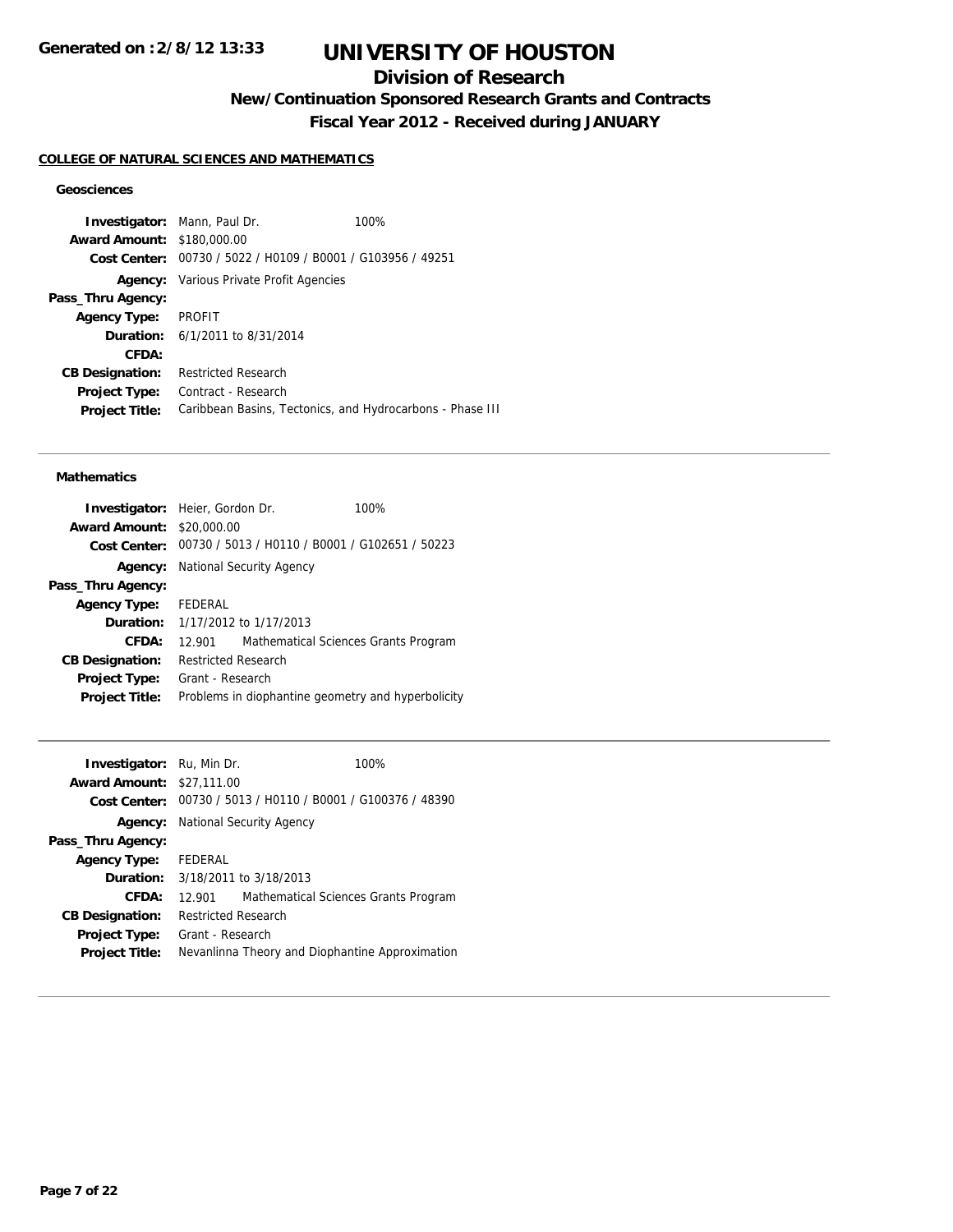## **Division of Research**

**New/Continuation Sponsored Research Grants and Contracts**

**Fiscal Year 2012 - Received during JANUARY**

## **COLLEGE OF NATURAL SCIENCES AND MATHEMATICS**

## **Mathematics**

|                              | <b>Investigator:</b> Josic, Kresimir Dr.                    | 100% |
|------------------------------|-------------------------------------------------------------|------|
| <b>Award Amount: \$60.00</b> |                                                             |      |
|                              | Cost Center: 00730 / 1011 / H0110 / B0021 / G096105 / 42412 |      |
| Agency:                      | Texas Higher Education Coordinating Board - ARP             |      |
| Pass_Thru Agency:            |                                                             |      |
| <b>Agency Type: STATE</b>    |                                                             |      |
|                              | <b>Duration:</b> 5/15/2008 to 1/31/2011                     |      |
| CFDA:                        |                                                             |      |
| <b>CB Designation:</b>       | Non Restricted Research                                     |      |
| <b>Project Type:</b>         | Grant - Research                                            |      |
| <b>Project Title:</b>        | The Dynamics and Function of Feed-Forward Networks          |      |

### **Physics**

|                                  | <b>Investigator:</b> Pinsky, Lawrence S. Dr.<br>50%                                                          |  |  |
|----------------------------------|--------------------------------------------------------------------------------------------------------------|--|--|
| <b>Award Amount: \$87,815.00</b> |                                                                                                              |  |  |
|                                  | Cost Center: 00730 / 5043 / H0112 / B0001 / G104670 / 50110                                                  |  |  |
|                                  | <b>Agency:</b> Wyle Science Technology and Engineering Group                                                 |  |  |
|                                  | <b>Pass_Thru Agency:</b> NASA - National Aeronautics and Space Administration - Marshall Space Flight Center |  |  |
| <b>Agency Type:</b>              | FEDERAL                                                                                                      |  |  |
|                                  | <b>Duration:</b> 11/28/2011 to 9/25/2012                                                                     |  |  |
| CFDA:                            | National Aeronautics and Space Administration<br>43.000                                                      |  |  |
| <b>CB Designation:</b>           | <b>Restricted Research</b>                                                                                   |  |  |
| <b>Project Type:</b>             | Contract - Research                                                                                          |  |  |
| <b>Project Title:</b>            | Medipix 3 Collaboration and support for on orbit technology development and demonstration                    |  |  |
|                                  |                                                                                                              |  |  |

|                                   | <b>Investigator:</b> Weglein, Arthur Dr.                    | 100% |
|-----------------------------------|-------------------------------------------------------------|------|
| <b>Award Amount: \$198,800.00</b> |                                                             |      |
|                                   | Cost Center: 00730 / 5022 / H0112 / B0001 / G094786 / 40040 |      |
|                                   | <b>Agency:</b> Various Private Profit Agencies              |      |
| Pass_Thru Agency:                 |                                                             |      |
| <b>Agency Type:</b>               | <b>PROFIT</b>                                               |      |
|                                   | <b>Duration:</b> $1/1/2007$ to $12/31/2014$                 |      |
| CFDA:                             |                                                             |      |
| <b>CB Designation:</b>            | <b>Restricted Research</b>                                  |      |
| Project Type:                     | Contract - Research                                         |      |
| <b>Project Title:</b>             | Mission-Oriented Seismic Research Program                   |      |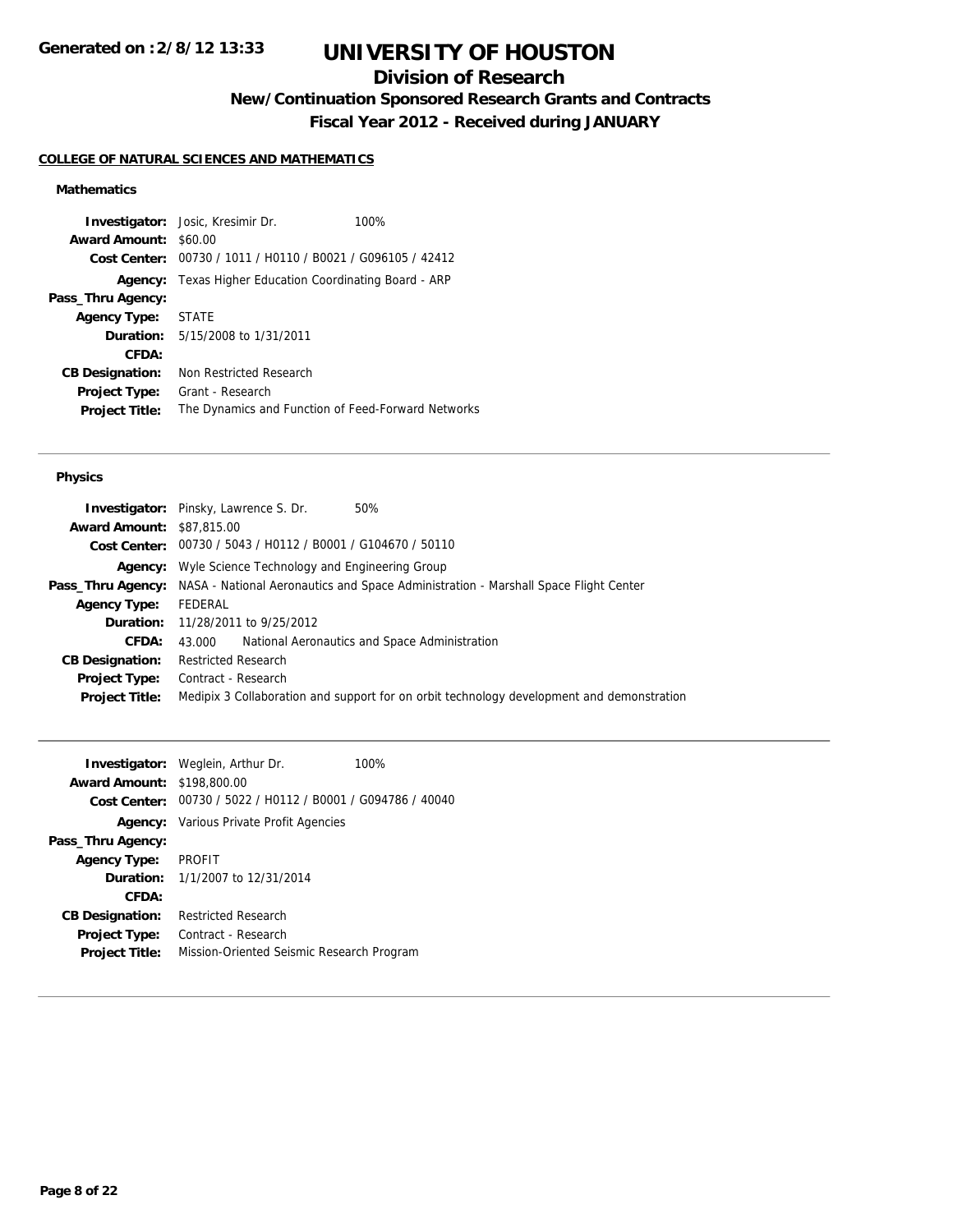## **Division of Research**

## **New/Continuation Sponsored Research Grants and Contracts**

**Fiscal Year 2012 - Received during JANUARY**

## **COLLEGE OF OPTOMETRY**

| <b>Optometry, Community</b>                                                                                                                                                   |                                                                                                                                                                                                                                                                                                                                                                                             |
|-------------------------------------------------------------------------------------------------------------------------------------------------------------------------------|---------------------------------------------------------------------------------------------------------------------------------------------------------------------------------------------------------------------------------------------------------------------------------------------------------------------------------------------------------------------------------------------|
| <b>Award Amount:</b><br><b>Cost Center:</b>                                                                                                                                   | <b>Investigator:</b> Tang, MD, MPH, MBA, Rosa Dr. 50%<br>\$31,050.00<br>00730 / 5022 / H0114 / B0001 / G104346 / 50229                                                                                                                                                                                                                                                                      |
| <b>Agency:</b><br>Pass_Thru Agency:<br><b>Agency Type:</b><br>Duration:<br>CFDA:<br><b>CB Designation:</b><br><b>Project Type:</b><br>Project Title:                          | Biogen Idec Inc<br><b>PROFIT</b><br>1/10/2012 to 1/10/2013<br><b>Restricted Research</b><br>Grant - Research<br>Evaluation of retinal nerve fiber layer thickness in patients with relapsing forms of multiple sclerosis on treatment<br>with natalizumab                                                                                                                                   |
| <b>Award Amount: \$31,050.00</b><br>Pass_Thru Agency:<br><b>Agency Type:</b><br>Duration:<br>CFDA:<br><b>CB Designation:</b><br><b>Project Type:</b><br><b>Project Title:</b> | 50%<br><b>Investigator:</b> Frishman, PhD, Laura J. Dr.<br>Cost Center: 00730 / 5022 / H0114 / B0001 / G104346 / 50229<br>Agency: Biogen Idec Inc<br><b>PROFIT</b><br>1/10/2012 to 1/10/2013<br><b>Restricted Research</b><br>Grant - Research<br>Evaluation of retinal nerve fiber layer thickness in patients with relapsing forms of multiple sclerosis on treatment<br>with natalizumab |
| <b>Award Amount: \$1,786.04</b><br>Pass_Thru Agency:<br><b>Agency Type:</b><br>Duration:<br>CFDA:<br><b>CB Designation:</b><br><b>Project Type:</b><br>Project Title:         | 100%<br>Investigator: Bergmanson, Jan P. G. Dr.<br>Cost Center: 00730 / 5022 / H0114 / B0001 / G103862 / 49203<br>Agency: Bausch and Lomb Company<br><b>PROFIT</b><br>3/24/2011 to 3/31/2012<br><b>Restricted Research</b><br>Contract - Research<br>Protocol #690: A Study to Evaluate the Safety and Efficacy of a Novel Contact Lens for Daily disposable Use                            |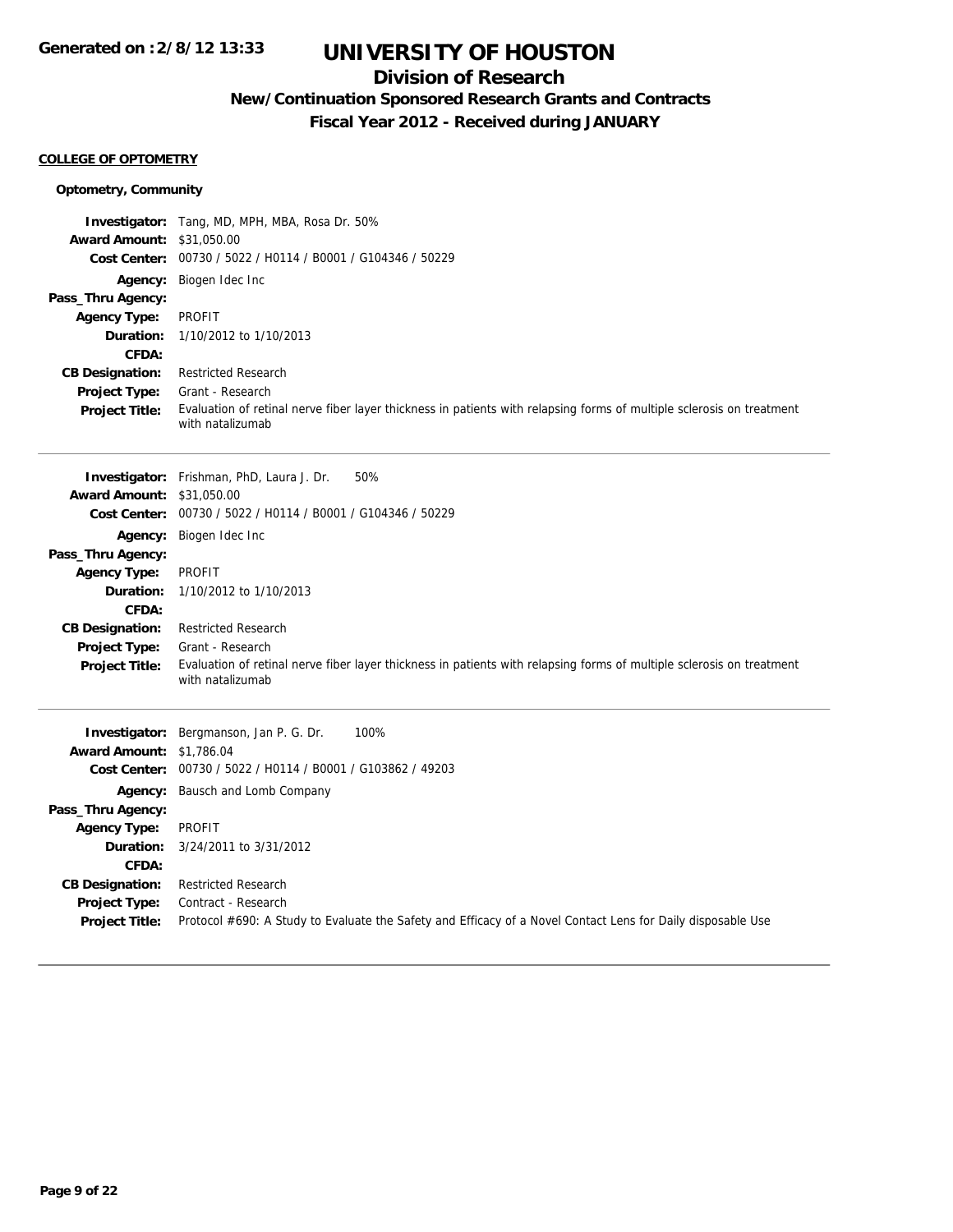## **Division of Research**

**New/Continuation Sponsored Research Grants and Contracts**

**Fiscal Year 2012 - Received during JANUARY**

## **COLLEGE OF OPTOMETRY**

#### **Optometry, Community**

**Investigator:** Manny, Ruth E. Dr. 100% **Award Amount:** \$278,091.00 **Cost Center:** 00730 / 5013 / H0114 / B0001 / G102902 / 47781 **Agency:** National Eye Institute **Pass\_Thru Agency: Agency Type:** FEDERAL **Duration:** 12/1/2010 to 11/30/2011 **CFDA:** 93.867 Vision Research **CB Designation:** Restricted Research **Project Type:** Grant - Research **Project Title:** Collaborative Observational Study of Myopia in COMET Children (COSMICC2) - UH

### **COLLEGE OF PHARMACY**

### **Clinical Sciences and Administration**

| <b>Award Amount:</b><br>Cost Center:<br>Agency:<br>Pass_Thru Agency:<br><b>Agency Type:</b><br>Duration:<br>CFDA:                                                                | <b>Investigator:</b> Garey, Kevin Dr.<br>\$87,750.00<br>00730 / 5022 / H0118 / B0001 / G104198 / 50213<br>Astellas Pharma US, Inc.<br><b>PROFIT</b><br>11/17/2011 to 5/16/2013                                                             | 100%                                                                                                                 |
|----------------------------------------------------------------------------------------------------------------------------------------------------------------------------------|--------------------------------------------------------------------------------------------------------------------------------------------------------------------------------------------------------------------------------------------|----------------------------------------------------------------------------------------------------------------------|
| <b>CB Designation:</b><br>Project Type:<br><b>Project Title:</b>                                                                                                                 | <b>Restricted Research</b><br>Grant - Research<br>therapy                                                                                                                                                                                  | Incidence and risk factors for breakthrough candidemia in hospitalized patients: Focus on optimization of antifungal |
| <b>Award Amount: \$8,000.00</b><br>Agency:<br>Pass_Thru Agency:<br><b>Agency Type:</b><br>Duration:<br>CFDA:<br><b>CB Designation:</b><br>Project Type:<br><b>Project Title:</b> | <b>Investigator:</b> Sansgiry, Sujit Dr.<br>Cost Center: 00730 / 5016 / H0118 / B0001 / G103205 / 49319<br><b>Texas Pharmacy Association</b><br><b>STATE</b><br>8/1/2010 to 8/31/2013<br><b>Restricted Research</b><br>Contract - Research | 100%<br>The Role of Collaborative Team Approach to Managing Patients with Diabetes to Improve Economic and Health    |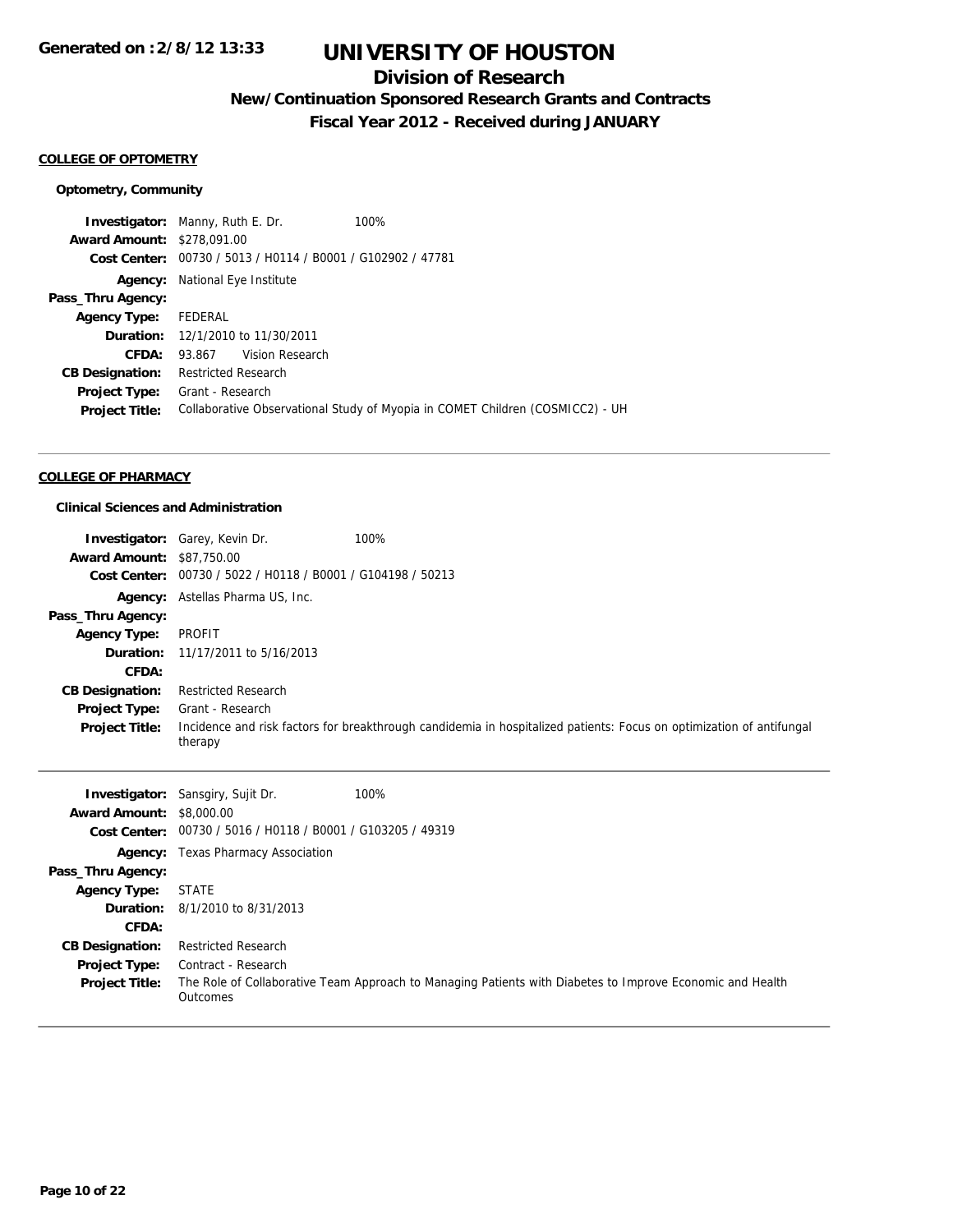## **Division of Research**

**New/Continuation Sponsored Research Grants and Contracts**

**Fiscal Year 2012 - Received during JANUARY**

### **COLLEGE OF PHARMACY**

#### **Pharmacological and Pharmaceutical Sciences**

| <b>Investigator:</b> Hu, Ming Dr. |                                                             |  | 100%                                                      |
|-----------------------------------|-------------------------------------------------------------|--|-----------------------------------------------------------|
| <b>Award Amount: \$86,864.00</b>  |                                                             |  |                                                           |
|                                   | Cost Center: 00730 / 5013 / H0117 / B0001 / G104479 / 49967 |  |                                                           |
| Agency:                           | Medical College of Wisconsin                                |  |                                                           |
| Pass_Thru Agency:                 | National Center for Complementary and Alternative Medicine  |  |                                                           |
| <b>Agency Type:</b>               | FEDERAL                                                     |  |                                                           |
|                                   | <b>Duration:</b> 9/1/2011 to 8/31/2012                      |  |                                                           |
| CFDA:                             | 93.913                                                      |  | Grants to States for Operation of Offices of Rural Health |
| <b>CB Designation:</b>            | <b>Restricted Research</b>                                  |  |                                                           |
| <b>Project Type:</b>              | Grant - Research                                            |  |                                                           |
| <b>Project Title:</b>             |                                                             |  | Chemoprevention of lung cancer with red ginseng extracts  |
|                                   |                                                             |  |                                                           |

#### **COLLEGE OF TECHNOLOGY**

#### **Engineering Technology**

|                                   | 100%<br><b>Investigator:</b> Bose, Anima Dr.                                                                                    |  |  |
|-----------------------------------|---------------------------------------------------------------------------------------------------------------------------------|--|--|
| <b>Award Amount: \$101,655,00</b> |                                                                                                                                 |  |  |
|                                   | Cost Center: 00730 / 5013 / H0139 / B0001 / G104737 / 50112                                                                     |  |  |
|                                   | <b>Agency:</b> Ohio University - All Campuses                                                                                   |  |  |
|                                   | <b>Pass_Thru Agency:</b> U.S. Department of Energy - National Energy Technology Laboratory                                      |  |  |
| <b>Agency Type:</b>               | FEDERAL                                                                                                                         |  |  |
|                                   | <b>Duration:</b> $9/1/2011$ to $8/31/2012$                                                                                      |  |  |
| <b>CFDA:</b>                      | Renewable Energy Research and Development<br>81.087                                                                             |  |  |
| <b>CB Designation:</b>            | <b>Restricted Research</b>                                                                                                      |  |  |
| <b>Project Type:</b>              | Grant - Research                                                                                                                |  |  |
| <b>Project Title:</b>             | Multi-Hybrid Power Vehicles with Cost Effective and Durable Polymer Electrolyte Membrane Fuel Cell and Li-Ion<br><b>Battery</b> |  |  |

## **CULLEN COLLEGE OF ENGINEERING**

#### **Center for Integrated Bio and Nano Systems**

| <b>Investigator:</b> Litvinov, Dmitri Dr. |                                         |                                                             | 50%                                                                             |
|-------------------------------------------|-----------------------------------------|-------------------------------------------------------------|---------------------------------------------------------------------------------|
| <b>Award Amount: \$4,977,00</b>           |                                         |                                                             |                                                                                 |
|                                           |                                         | Cost Center: 00730 / 5013 / H0070 / B0001 / G104450 / 50209 |                                                                                 |
| Agency:                                   |                                         | National Science Foundation                                 |                                                                                 |
| Pass_Thru Agency:                         |                                         |                                                             |                                                                                 |
| <b>Agency Type:</b>                       | FEDERAL                                 |                                                             |                                                                                 |
|                                           | <b>Duration:</b> 1/1/2012 to 12/31/2013 |                                                             |                                                                                 |
| CFDA:                                     | 47.041                                  | <b>Engineering Grants</b>                                   |                                                                                 |
| <b>CB Designation:</b>                    | <b>Restricted Research</b>              |                                                             |                                                                                 |
| <b>Project Type:</b>                      | Grant - Research                        |                                                             |                                                                                 |
| <b>Project Title:</b>                     |                                         |                                                             | GOALI: Fabrication and Device Physics of Bit-Patterned Magnetic Recording Media |
|                                           |                                         |                                                             |                                                                                 |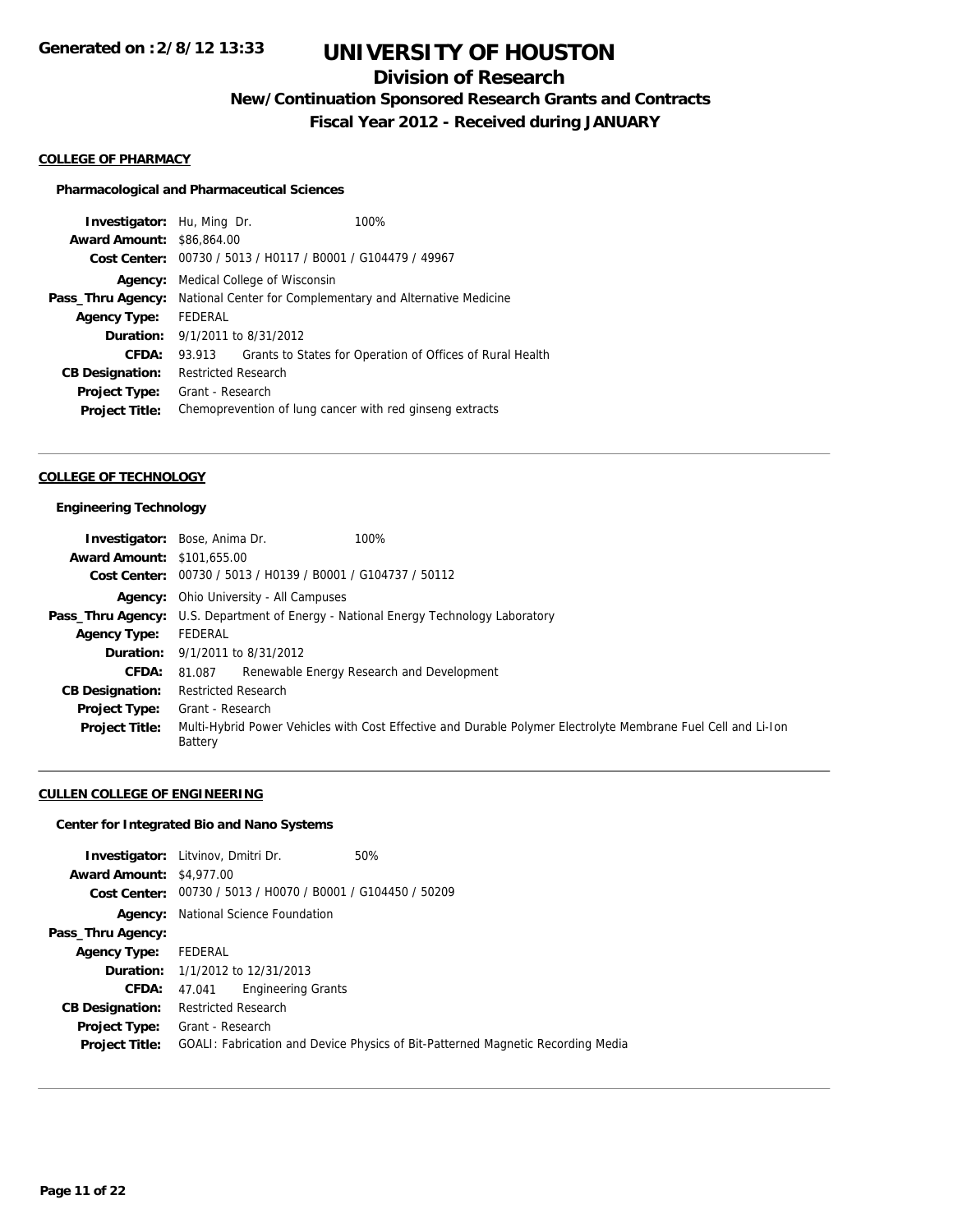## **Division of Research**

**New/Continuation Sponsored Research Grants and Contracts**

**Fiscal Year 2012 - Received during JANUARY**

#### **CULLEN COLLEGE OF ENGINEERING**

## **Center for Integrated Bio and Nano Systems**

|                                  | 50%<br><b>Investigator:</b> Litvinov, Dmitri Dr.                                                            |
|----------------------------------|-------------------------------------------------------------------------------------------------------------|
| <b>Award Amount: \$25,000.00</b> |                                                                                                             |
|                                  | Cost Center: 00730 / 5013 / H0070 / B0001 / G104154 / 50208                                                 |
|                                  | <b>Agency:</b> National Science Foundation                                                                  |
| Pass_Thru Agency:                |                                                                                                             |
| <b>Agency Type:</b>              | FEDERAL                                                                                                     |
|                                  | <b>Duration:</b> 1/11/2012 to 8/31/2013                                                                     |
| <b>CFDA:</b>                     | <b>Engineering Grants</b><br>47.041                                                                         |
| <b>CB Designation:</b>           | <b>Restricted Research</b>                                                                                  |
| Project Type:                    | Grant - Research                                                                                            |
| <b>Project Title:</b>            | Supplement: Single-biomolecule detector array based on nanomagnetically stabilized magnetoreristive sensors |

|                                   | 50%<br><b>Investigator:</b> Bao, Jiming Dr.                                                        |
|-----------------------------------|----------------------------------------------------------------------------------------------------|
| <b>Award Amount: \$200,000.00</b> |                                                                                                    |
|                                   | Cost Center: 00730 / 5013 / H0070 / B0001 / G104092 / 50210                                        |
|                                   | <b>Agency:</b> National Science Foundation                                                         |
| Pass_Thru Agency:                 |                                                                                                    |
| <b>Agency Type:</b>               | FEDERAL                                                                                            |
|                                   | <b>Duration:</b> $6/1/2012$ to $5/31/2017$                                                         |
| CFDA:                             | <b>Engineering Grants</b><br>47.041                                                                |
| <b>CB Designation:</b>            | <b>Restricted Research</b>                                                                         |
| Project Type:                     | Grant - Research                                                                                   |
| <b>Project Title:</b>             | CAREER: Doped Graphene: a Transformative Paradigm for Plasmonics and Two-Dimensional Nanophotonics |

## **Chemical Engineering**

| Investigator:                    | 30%<br>Balakotaiah, Vemuri Dr.                                                                                        |  |  |
|----------------------------------|-----------------------------------------------------------------------------------------------------------------------|--|--|
| <b>Award Amount: \$30,000.00</b> |                                                                                                                       |  |  |
|                                  | <b>Cost Center:</b> $00730 / 5013 / 40067 / 80001 / 6098356 / 45303$                                                  |  |  |
|                                  | Agency: U.S. Department of Energy - National Energy Technology Laboratory                                             |  |  |
| Pass_Thru Agency:                |                                                                                                                       |  |  |
| <b>Agency Type:</b>              | FEDERAL                                                                                                               |  |  |
|                                  | <b>Duration:</b> 9/21/2009 to 9/20/2012                                                                               |  |  |
| <b>CFDA:</b>                     | Energy Efficiency and Renewable Engery Information Dissemination, Outreach, Training and Technical An<br>81.117       |  |  |
| <b>CB Designation:</b>           | <b>Restricted Research</b>                                                                                            |  |  |
| <b>Project Type:</b>             | Grant - Research                                                                                                      |  |  |
| <b>Project Title:</b>            | Development of Optimal Catalyst Designs and Operating Strategies for Lean NOx Reduction in Coupled LNT-SCR<br>Systems |  |  |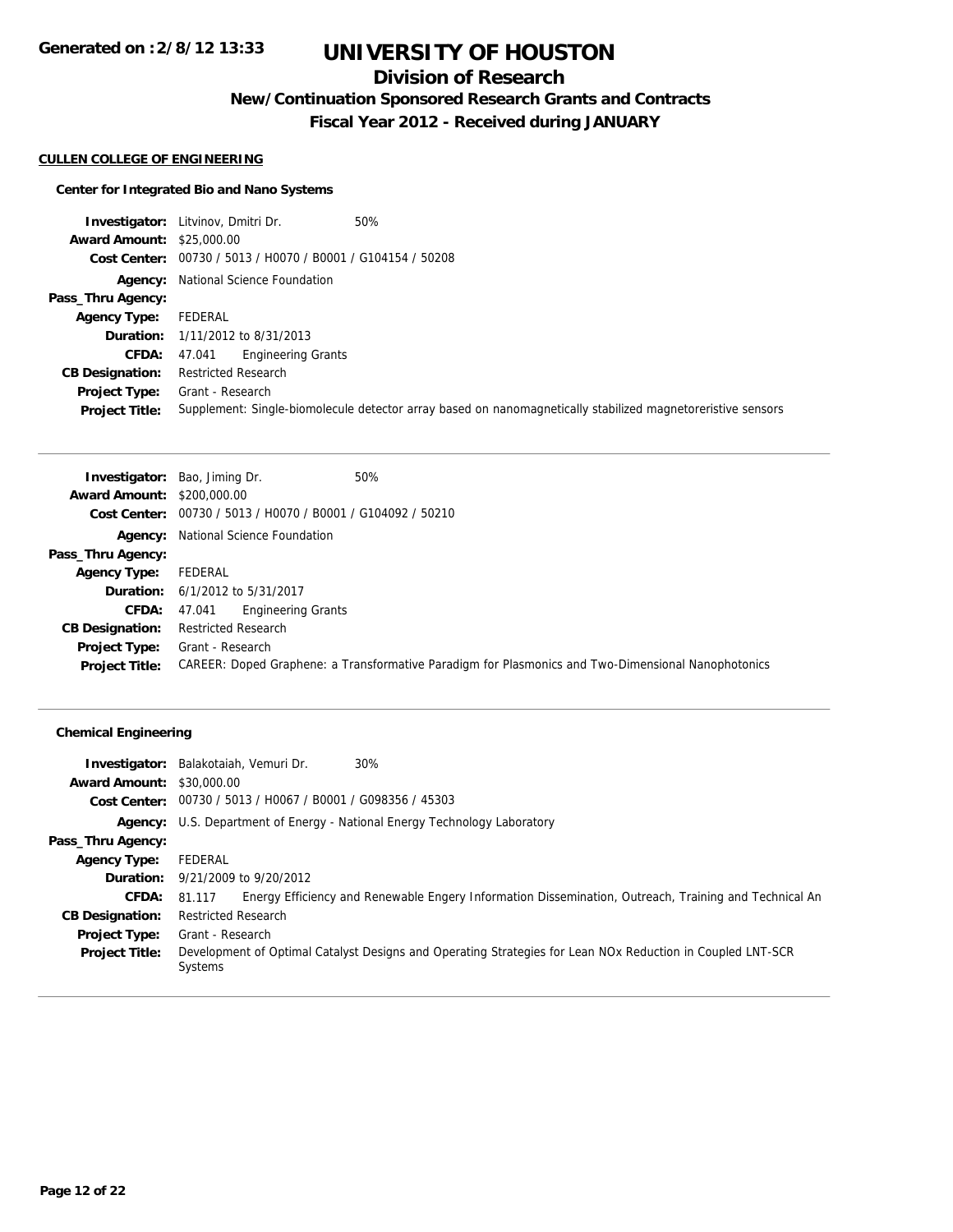## **Division of Research**

**New/Continuation Sponsored Research Grants and Contracts**

**Fiscal Year 2012 - Received during JANUARY**

## **CULLEN COLLEGE OF ENGINEERING**

## **Chemical Engineering**

|                                  | 40%<br><b>Investigator:</b> Harold, Michael Dr.                                                                 |  |  |
|----------------------------------|-----------------------------------------------------------------------------------------------------------------|--|--|
| <b>Award Amount: \$40,000.00</b> |                                                                                                                 |  |  |
|                                  | Cost Center: 00730 / 5013 / H0067 / B0001 / G098356 / 45303                                                     |  |  |
|                                  | <b>Agency:</b> U.S. Department of Energy - National Energy Technology Laboratory                                |  |  |
| Pass_Thru Agency:                |                                                                                                                 |  |  |
| <b>Agency Type:</b>              | FEDERAL                                                                                                         |  |  |
|                                  | <b>Duration:</b> $9/21/2009$ to $9/20/2012$                                                                     |  |  |
| <b>CFDA:</b>                     | Energy Efficiency and Renewable Engery Information Dissemination, Outreach, Training and Technical An<br>81.117 |  |  |
| <b>CB Designation:</b>           | <b>Restricted Research</b>                                                                                      |  |  |
| <b>Project Type:</b>             | Grant - Research                                                                                                |  |  |
| <b>Project Title:</b>            | Development of Optimal Catalyst Designs and Operating Strategies for Lean NOx Reduction in Coupled LNT-SCR      |  |  |
|                                  | Systems                                                                                                         |  |  |
|                                  |                                                                                                                 |  |  |

| <b>Investigator:</b> Luss, Dan Dr. |                            | 30%                                                                                                        |
|------------------------------------|----------------------------|------------------------------------------------------------------------------------------------------------|
| <b>Award Amount: \$30,000.00</b>   |                            |                                                                                                            |
|                                    |                            | Cost Center: 00730 / 5013 / H0067 / B0001 / G098356 / 45303                                                |
| Agency:                            |                            | U.S. Department of Energy - National Energy Technology Laboratory                                          |
| Pass_Thru Agency:                  |                            |                                                                                                            |
| <b>Agency Type:</b>                | FEDERAL                    |                                                                                                            |
|                                    |                            | <b>Duration:</b> 9/21/2009 to 9/20/2012                                                                    |
| <b>CFDA:</b>                       | 81.117                     | Energy Efficiency and Renewable Engery Information Dissemination, Outreach, Training and Technical An      |
| <b>CB Designation:</b>             | <b>Restricted Research</b> |                                                                                                            |
| <b>Project Type:</b>               | Grant - Research           |                                                                                                            |
| <b>Project Title:</b>              | Systems                    | Development of Optimal Catalyst Designs and Operating Strategies for Lean NOx Reduction in Coupled LNT-SCR |

## **Civil Engineering**

|                                  | 100%<br><b>Investigator:</b> Rodrigues, Debora Dr.                                     |
|----------------------------------|----------------------------------------------------------------------------------------|
| <b>Award Amount: \$82,865,00</b> |                                                                                        |
|                                  | <b>Cost Center:</b> $00730 / 5013 / 40068 / 80001 / 6104093 / 50203$                   |
|                                  | <b>Agency:</b> National Science Foundation                                             |
| Pass_Thru Agency:                |                                                                                        |
| <b>Agency Type:</b>              | FEDERAL                                                                                |
|                                  | <b>Duration:</b> 1/15/2012 to 12/31/2016                                               |
| <b>CFDA:</b>                     | Engineering Grants<br>47.041                                                           |
| <b>CB Designation:</b>           | <b>Restricted Research</b>                                                             |
| Project Type:                    | Grant - Research                                                                       |
| <b>Project Title:</b>            | CAREER: Toxicology of graphene-based nanomaterials: A molecular biotechnology approach |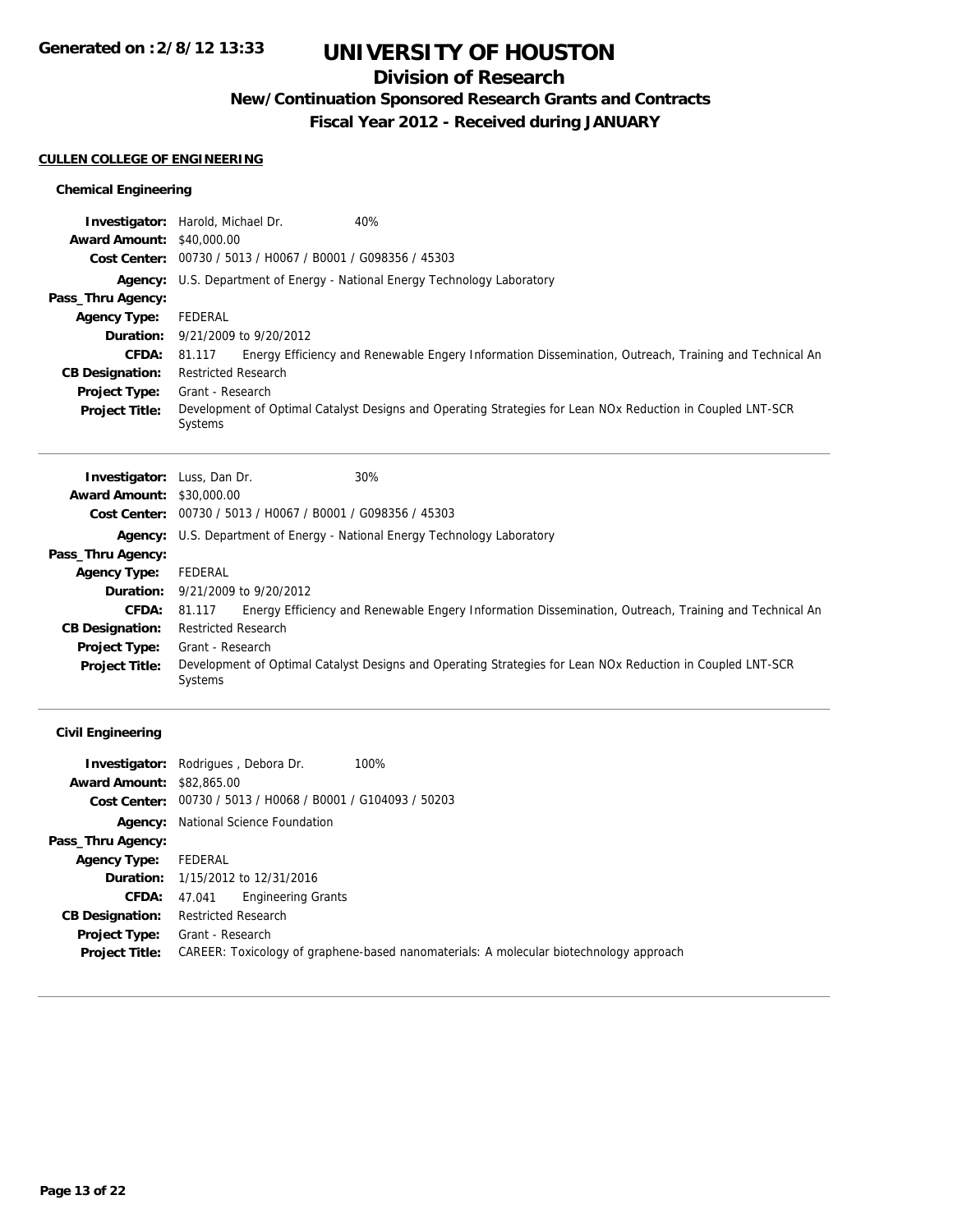## **Division of Research**

**New/Continuation Sponsored Research Grants and Contracts**

**Fiscal Year 2012 - Received during JANUARY**

## **CULLEN COLLEGE OF ENGINEERING**

## **Dean, Engineering**

|                                   | 20%<br><b>Investigator:</b> Claydon, Frank Dr.                                                                                                                                |  |  |
|-----------------------------------|-------------------------------------------------------------------------------------------------------------------------------------------------------------------------------|--|--|
| <b>Award Amount: \$114,986.40</b> |                                                                                                                                                                               |  |  |
|                                   | Cost Center: 00730 / 5013 / H0066 / B0100 / G097433 / 44159                                                                                                                   |  |  |
|                                   | <b>Agency:</b> National Science Foundation                                                                                                                                    |  |  |
| Pass_Thru Agency:                 |                                                                                                                                                                               |  |  |
| <b>Agency Type:</b>               | FEDERAL                                                                                                                                                                       |  |  |
|                                   | <b>Duration:</b> $4/1/2009$ to $3/31/2014$                                                                                                                                    |  |  |
| CFDA:                             | 47.076 Education and Human Resources                                                                                                                                          |  |  |
| <b>CB Designation:</b>            | Non Restricted Research                                                                                                                                                       |  |  |
| <b>Project Type:</b>              | Grant - Research                                                                                                                                                              |  |  |
| <b>Project Title:</b>             | New GK-12 Program at the University of Houston: Innovations in Nanotechnology and Nanosciences - Using a<br>Knowledge, Applications, Research, and Technology (KART) Approach |  |  |

|                                   | <b>Investigator:</b> Long, Stuart A. Dr.<br>20%                                                                                                                               |  |  |  |
|-----------------------------------|-------------------------------------------------------------------------------------------------------------------------------------------------------------------------------|--|--|--|
| <b>Award Amount: \$114,986.40</b> |                                                                                                                                                                               |  |  |  |
|                                   | Cost Center: 00730 / 5013 / H0066 / B0100 / G097433 / 44159                                                                                                                   |  |  |  |
|                                   | <b>Agency:</b> National Science Foundation                                                                                                                                    |  |  |  |
| Pass_Thru Agency:                 |                                                                                                                                                                               |  |  |  |
| <b>Agency Type:</b>               | FEDERAL                                                                                                                                                                       |  |  |  |
|                                   | <b>Duration:</b> 4/1/2009 to 3/31/2014                                                                                                                                        |  |  |  |
| <b>CFDA:</b>                      | Education and Human Resources<br>47.076                                                                                                                                       |  |  |  |
| <b>CB Designation:</b>            | Non Restricted Research                                                                                                                                                       |  |  |  |
| <b>Project Type:</b>              | Grant - Research                                                                                                                                                              |  |  |  |
| <b>Project Title:</b>             | New GK-12 Program at the University of Houston: Innovations in Nanotechnology and Nanosciences - Using a<br>Knowledge, Applications, Research, and Technology (KART) Approach |  |  |  |
|                                   | <b>Investigator:</b> Rifai, Hanadi Dr.<br><b>20%</b>                                                                                                                          |  |  |  |
| <b>Award Amount: \$114,986.40</b> |                                                                                                                                                                               |  |  |  |
| <b>Cost Center:</b>               | 00730 / 5013 / H0066 / B0100 / G097433 / 44159                                                                                                                                |  |  |  |
|                                   | <b>Agency:</b> National Science Foundation                                                                                                                                    |  |  |  |
| Pass_Thru Agency:                 |                                                                                                                                                                               |  |  |  |

| Pass_Thru Agency:     |                                                                                                                                                                               |  |  |
|-----------------------|-------------------------------------------------------------------------------------------------------------------------------------------------------------------------------|--|--|
| <b>Agency Type:</b>   | FEDERAL                                                                                                                                                                       |  |  |
|                       | <b>Duration:</b> $4/1/2009$ to $3/31/2014$                                                                                                                                    |  |  |
| <b>CFDA:</b>          | <b>Education and Human Resources</b><br>47.076                                                                                                                                |  |  |
|                       | <b>CB Designation:</b> Non Restricted Research                                                                                                                                |  |  |
| <b>Project Type:</b>  | Grant - Research                                                                                                                                                              |  |  |
| <b>Project Title:</b> | New GK-12 Program at the University of Houston: Innovations in Nanotechnology and Nanosciences - Using a<br>Knowledge, Applications, Research, and Technology (KART) Approach |  |  |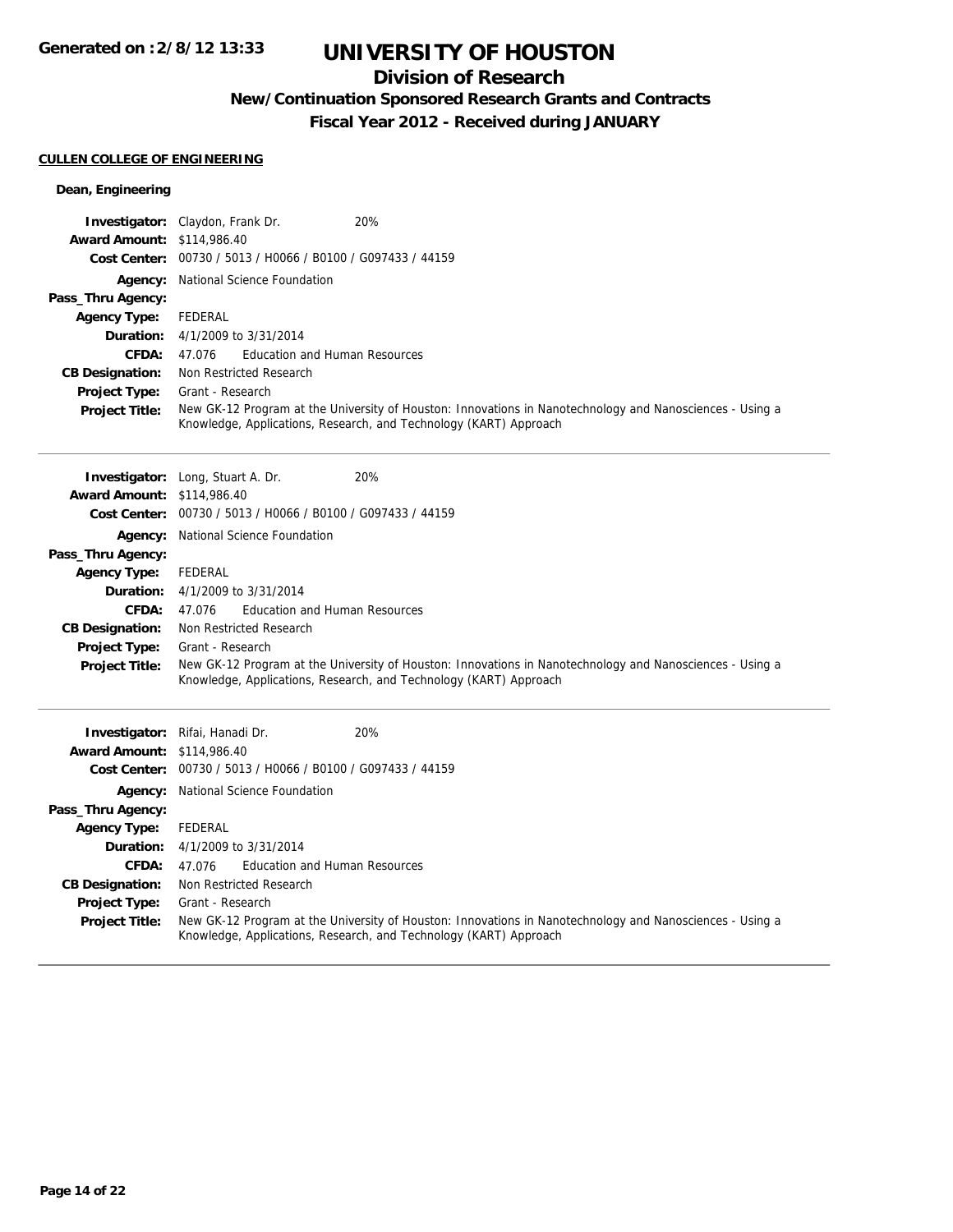## **Division of Research**

**New/Continuation Sponsored Research Grants and Contracts**

**Fiscal Year 2012 - Received during JANUARY**

## **CULLEN COLLEGE OF ENGINEERING**

## **Dean, Engineering**

|                                   | 20%<br><b>Investigator:</b> Sharma, Pradeep Dr.                                                                                                                               |
|-----------------------------------|-------------------------------------------------------------------------------------------------------------------------------------------------------------------------------|
| <b>Award Amount: \$114,986.40</b> |                                                                                                                                                                               |
|                                   | Cost Center: 00730 / 5013 / H0066 / B0100 / G097433 / 44159                                                                                                                   |
|                                   | <b>Agency:</b> National Science Foundation                                                                                                                                    |
| Pass_Thru Agency:                 |                                                                                                                                                                               |
| <b>Agency Type:</b>               | FEDERAL                                                                                                                                                                       |
|                                   | <b>Duration:</b> $4/1/2009$ to $3/31/2014$                                                                                                                                    |
| CFDA:                             | <b>Education and Human Resources</b><br>47.076                                                                                                                                |
| <b>CB Designation:</b>            | Non Restricted Research                                                                                                                                                       |
| <b>Project Type:</b>              | Grant - Research                                                                                                                                                              |
| <b>Project Title:</b>             | New GK-12 Program at the University of Houston: Innovations in Nanotechnology and Nanosciences - Using a<br>Knowledge, Applications, Research, and Technology (KART) Approach |

## **Electrical & Computer Engineering**

|                                 | <b>Investigator:</b> Litvinov, Dmitri Dr. | 50%                                                                             |
|---------------------------------|-------------------------------------------|---------------------------------------------------------------------------------|
| <b>Award Amount: \$4,977.00</b> |                                           |                                                                                 |
|                                 |                                           | Cost Center: 00730 / 5013 / H0070 / B0001 / G104450 / 50209                     |
| Agency:                         | National Science Foundation               |                                                                                 |
| Pass_Thru Agency:               |                                           |                                                                                 |
| <b>Agency Type:</b>             | FEDERAL                                   |                                                                                 |
|                                 | <b>Duration:</b> 1/1/2012 to 12/31/2013   |                                                                                 |
| CFDA:                           | <b>Engineering Grants</b><br>47.041       |                                                                                 |
| <b>CB Designation:</b>          | <b>Restricted Research</b>                |                                                                                 |
| <b>Project Type:</b>            | Grant - Research                          |                                                                                 |
| <b>Project Title:</b>           |                                           | GOALI: Fabrication and Device Physics of Bit-Patterned Magnetic Recording Media |

|                                  | 50%<br><b>Investigator:</b> Litvinov, Dmitri Dr.            |                                                                                                             |
|----------------------------------|-------------------------------------------------------------|-------------------------------------------------------------------------------------------------------------|
| <b>Award Amount: \$25,000.00</b> |                                                             |                                                                                                             |
|                                  | Cost Center: 00730 / 5013 / H0070 / B0001 / G104154 / 50208 |                                                                                                             |
|                                  | <b>Agency:</b> National Science Foundation                  |                                                                                                             |
| Pass_Thru Agency:                |                                                             |                                                                                                             |
| <b>Agency Type:</b>              | FEDERAL                                                     |                                                                                                             |
|                                  | <b>Duration:</b> 1/11/2012 to 8/31/2013                     |                                                                                                             |
| CFDA:                            | <b>Engineering Grants</b><br>47.041                         |                                                                                                             |
| <b>CB Designation:</b>           | <b>Restricted Research</b>                                  |                                                                                                             |
| Project Type:                    | Grant - Research                                            |                                                                                                             |
| <b>Project Title:</b>            |                                                             | Supplement: Single-biomolecule detector array based on nanomagnetically stabilized magnetoreristive sensors |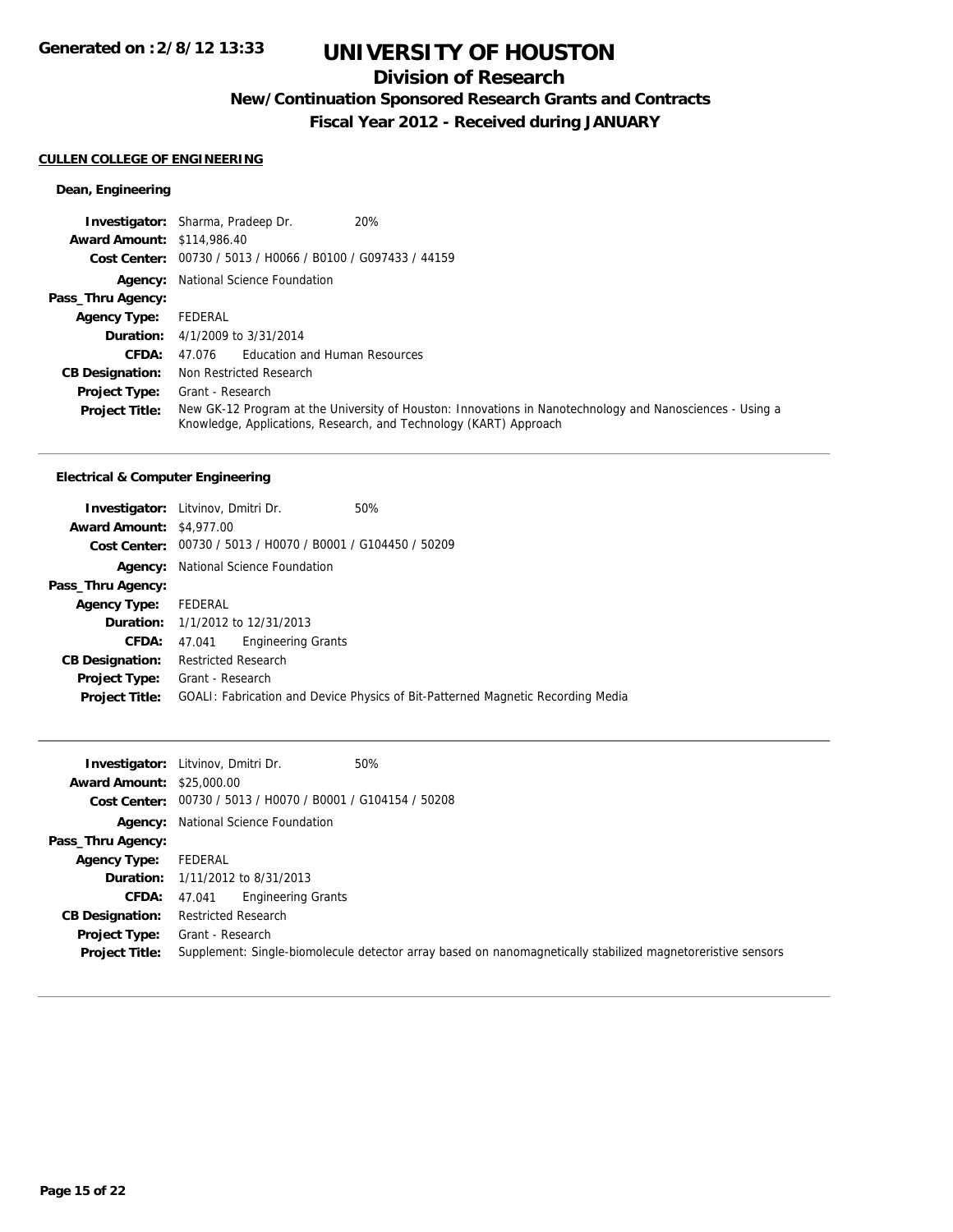## **Division of Research**

**New/Continuation Sponsored Research Grants and Contracts**

**Fiscal Year 2012 - Received during JANUARY**

#### **CULLEN COLLEGE OF ENGINEERING**

#### **Electrical & Computer Engineering**

**Investigator:** Bao, Jiming Dr. 60% **Award Amount:** \$200,000.00 **Cost Center:** 00730 / 5013 / H0070 / B0001 / G104092 / 50210 **Agency:** National Science Foundation **Pass\_Thru Agency: Agency Type:** FEDERAL **Duration:** 6/1/2012 to 5/31/2017 **CFDA:** 47.041 Engineering Grants **CB Designation:** Restricted Research **Project Type:** Grant - Research **Project Title:** CAREER: Doped Graphene: a Transformative Paradigm for Plasmonics and Two-Dimensional Nanophotonics

#### **Mechanical Engineering**

|                                   | Investigator: Selvamanickam, Venkat Dr.<br>50%                     |
|-----------------------------------|--------------------------------------------------------------------|
| <b>Award Amount: \$150,000.00</b> |                                                                    |
|                                   | Cost Center: 00730 / 5043 / H0452 / B0001 / G104809 / 50198        |
|                                   | <b>Agency:</b> Superpower, Inc.                                    |
|                                   | <b>Pass_Thru Agency:</b> U.S. Department of Energy                 |
| <b>Agency Type:</b>               | FEDERAL                                                            |
|                                   | <b>Duration:</b> 1/1/2012 to 6/30/2012                             |
| <b>CFDA:</b>                      | Advanced Research and Projects Agency - Energy Financial<br>81.135 |
| <b>CB Designation:</b>            | <b>Restricted Research</b>                                         |
| Project Type:                     | Contract - Research                                                |
| <b>Project Title:</b>             | Process Development for Second-Generation HTS Wires (Task 2)       |
|                                   |                                                                    |

| 50%<br><b>Investigator:</b> Selvamanickam, Venkat Dr.                |
|----------------------------------------------------------------------|
| <b>Award Amount: \$100,000.00</b>                                    |
| Cost Center: 00730 / 5043 / H0452 / B0001 / G104587 / 50167          |
| <b>Agency:</b> Superpower, Inc.                                      |
| <b>Pass_Thru Agency:</b> U.S. Department of Energy                   |
| FEDERAL                                                              |
| <b>Duration:</b> 1/1/2012 to 6/30/2012                               |
| Advanced Research and Projects Agency - Energy Financial<br>81.135   |
| <b>Restricted Research</b>                                           |
| Contract - Research                                                  |
| ARPA-E: 30 T Superconducting Magnetic Energy Storage System (Task 2) |
|                                                                      |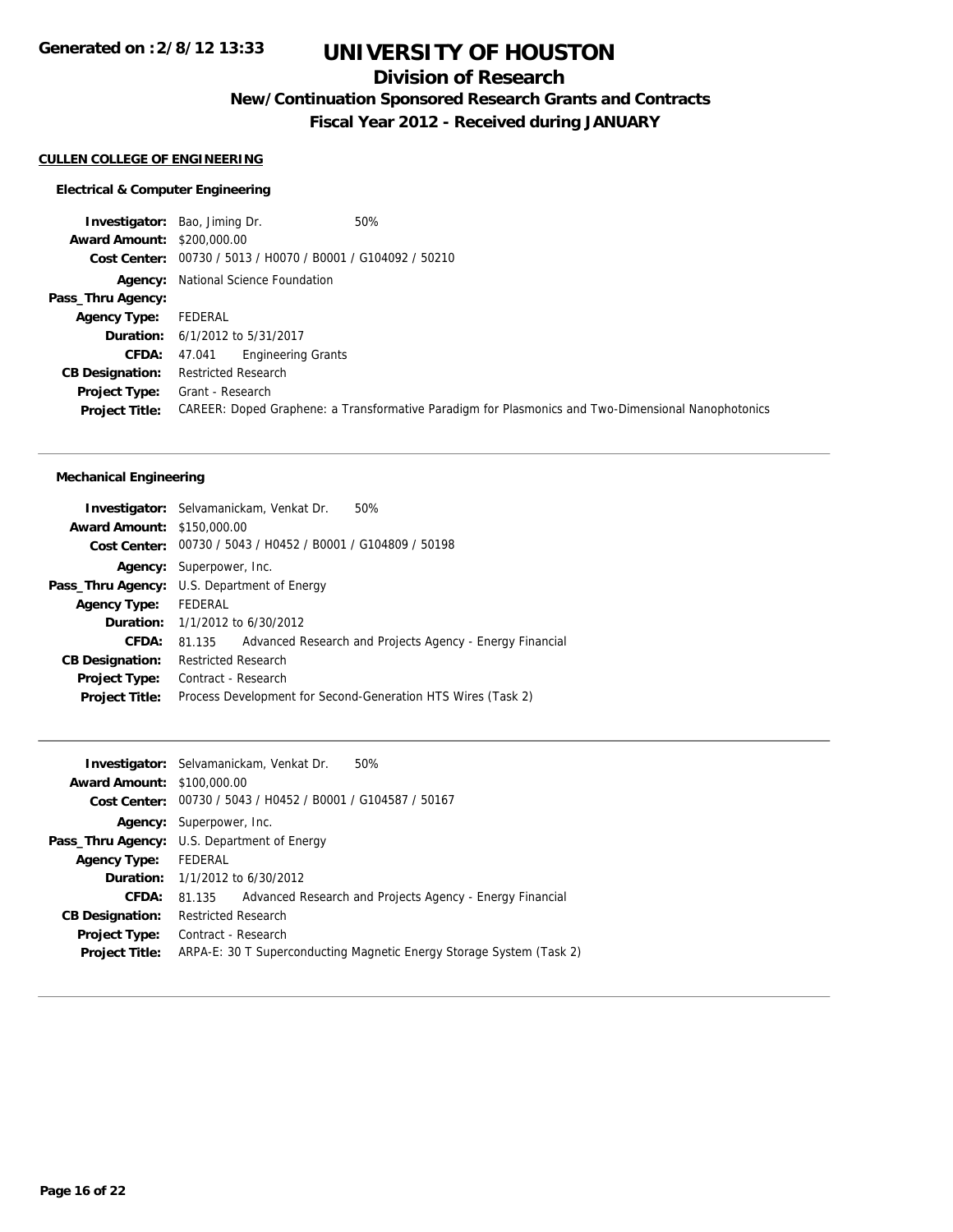## **Division of Research**

**New/Continuation Sponsored Research Grants and Contracts**

**Fiscal Year 2012 - Received during JANUARY**

## **CULLEN COLLEGE OF ENGINEERING**

#### **Mechanical Engineering**

**Investigator:** Selvamanickam, Venkat Dr. 50% **Award Amount:** \$50,277.00 **Cost Center:** 00730 / 5022 / H0452 / B0001 / G099090 / 44962 **Agency:** Bruker Advanced Supercon **Pass\_Thru Agency: Agency Type:** PROFIT **Duration:** 6/1/2009 to 12/31/2012 **CFDA: CB Designation:** Restricted Research **Project Type:** Grant - Research **Project Title:** Evaluation of YBCO Coated Conductor Architectures

### **DIVISION OF RESEARCH**

### **Center for Neuromotor & Biomechanics Research**

|                                  | <b>Investigator:</b> Clarke, Mark Dr.                       | 5%                                                                                   |
|----------------------------------|-------------------------------------------------------------|--------------------------------------------------------------------------------------|
| <b>Award Amount: \$10.571.52</b> |                                                             |                                                                                      |
|                                  | Cost Center: 00730 / 5013 / H0521 / B0001 / G102913 / 50107 |                                                                                      |
|                                  |                                                             | Agency: NASA - National Aeronautics and Space Administration - Johnson Space Center  |
| Pass_Thru Agency:                |                                                             |                                                                                      |
| <b>Agency Type:</b>              | FEDERAL                                                     |                                                                                      |
|                                  | <b>Duration:</b> 11/3/2011 to 11/2/2012                     |                                                                                      |
| CFDA:                            | 43.003                                                      | Basic Research, Educational Outreach, or Training in the area of Exploration         |
| <b>CB Designation:</b>           | <b>Restricted Research</b>                                  |                                                                                      |
| <b>Project Type:</b>             | Grant - Research                                            |                                                                                      |
| <b>Project Title:</b>            |                                                             | Effects of Long-Term Exposure to Microgravity on Salivary Markers of Innate Immunity |
|                                  |                                                             |                                                                                      |

|                                  | 5%<br><b>Investigator:</b> O'Connor, Daniel Dr.                                        |  |
|----------------------------------|----------------------------------------------------------------------------------------|--|
| <b>Award Amount: \$10.571.52</b> |                                                                                        |  |
|                                  | Cost Center: 00730 / 5013 / H0521 / B0001 / G102913 / 50107                            |  |
|                                  | Agency: NASA - National Aeronautics and Space Administration - Johnson Space Center    |  |
| Pass_Thru Agency:                |                                                                                        |  |
| <b>Agency Type:</b>              | FEDERAL                                                                                |  |
|                                  | <b>Duration:</b> 11/3/2011 to 11/2/2012                                                |  |
| <b>CFDA:</b>                     | Basic Research, Educational Outreach, or Training in the area of Exploration<br>43.003 |  |
| <b>CB Designation:</b>           | <b>Restricted Research</b>                                                             |  |
| Project Type:                    | Grant - Research                                                                       |  |
| <b>Project Title:</b>            | Effects of Long-Term Exposure to Microgravity on Salivary Markers of Innate Immunity   |  |
|                                  |                                                                                        |  |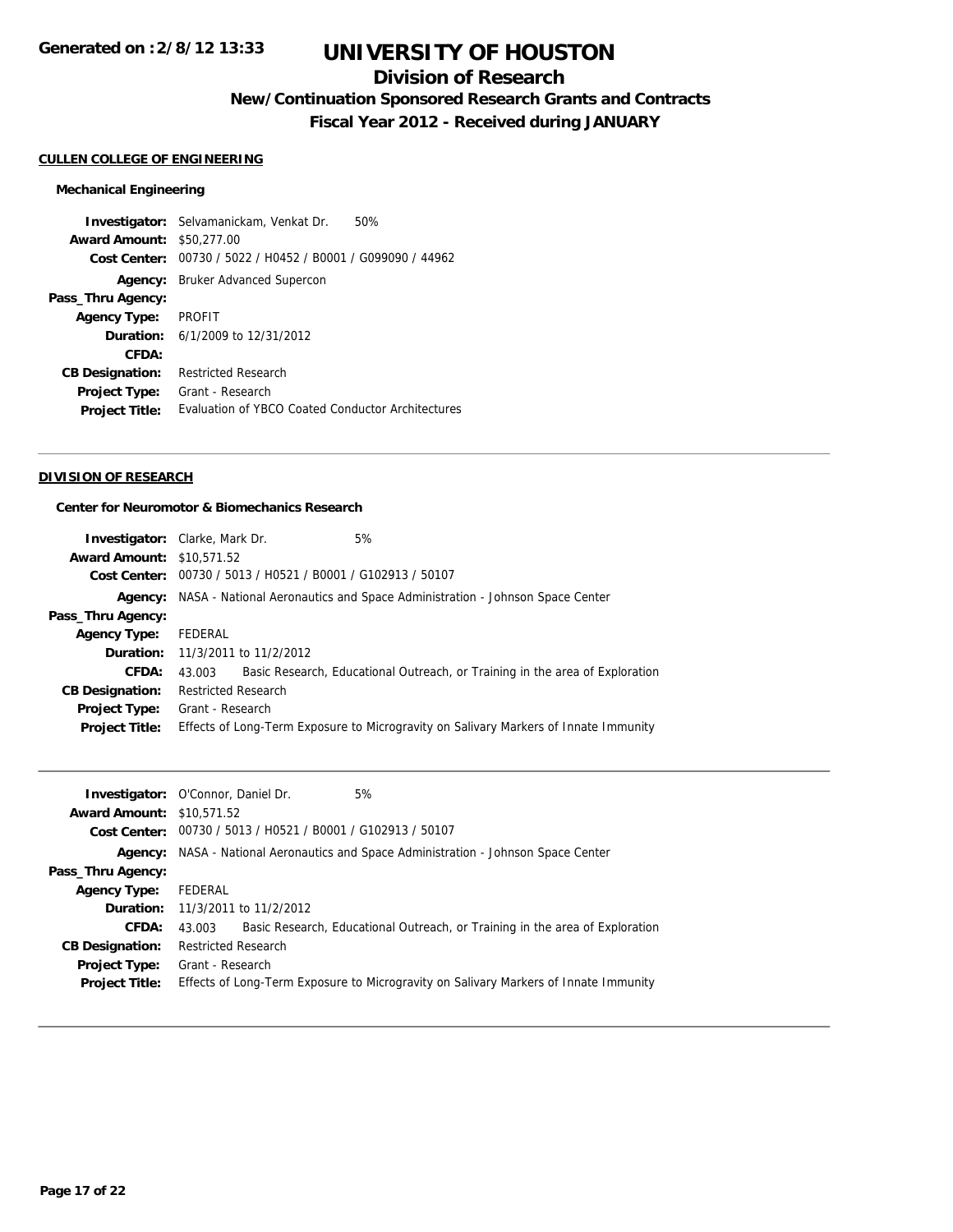## **Division of Research**

**New/Continuation Sponsored Research Grants and Contracts**

**Fiscal Year 2012 - Received during JANUARY**

## **DIVISION OF RESEARCH**

#### **Center for Neuromotor & Biomechanics Research**

|                                  | 10%<br><b>Investigator:</b> Lowder, Thomas Prof.                                           |                                                                                      |
|----------------------------------|--------------------------------------------------------------------------------------------|--------------------------------------------------------------------------------------|
| <b>Award Amount: \$21,143.04</b> |                                                                                            |                                                                                      |
|                                  | Cost Center: 00730 / 5013 / H0521 / B0001 / G102913 / 50107                                |                                                                                      |
|                                  | <b>Agency:</b> NASA - National Aeronautics and Space Administration - Johnson Space Center |                                                                                      |
| Pass_Thru Agency:                |                                                                                            |                                                                                      |
| <b>Agency Type:</b>              | FEDERAL                                                                                    |                                                                                      |
|                                  | <b>Duration:</b> 11/3/2011 to 11/2/2012                                                    |                                                                                      |
| CFDA:                            | 43.003                                                                                     | Basic Research, Educational Outreach, or Training in the area of Exploration         |
| <b>CB Designation:</b>           | <b>Restricted Research</b>                                                                 |                                                                                      |
| <b>Project Type:</b>             | Grant - Research                                                                           |                                                                                      |
| <b>Project Title:</b>            |                                                                                            | Effects of Long-Term Exposure to Microgravity on Salivary Markers of Innate Immunity |

| <b>Investigator:</b> Simpson, Richard Dr. |                            |                                                                      | 80%                                                                                        |
|-------------------------------------------|----------------------------|----------------------------------------------------------------------|--------------------------------------------------------------------------------------------|
| <b>Award Amount: \$169,144.30</b>         |                            |                                                                      |                                                                                            |
|                                           |                            | <b>Cost Center:</b> $00730 / 5013 / 40521 / 80001 / 6102913 / 50107$ |                                                                                            |
|                                           |                            |                                                                      | <b>Agency:</b> NASA - National Aeronautics and Space Administration - Johnson Space Center |
| Pass_Thru Agency:                         |                            |                                                                      |                                                                                            |
| <b>Agency Type:</b>                       | FEDERAL                    |                                                                      |                                                                                            |
|                                           |                            | <b>Duration:</b> 11/3/2011 to 11/2/2012                              |                                                                                            |
| CFDA:                                     | 43.003                     |                                                                      | Basic Research, Educational Outreach, or Training in the area of Exploration               |
| <b>CB Designation:</b>                    | <b>Restricted Research</b> |                                                                      |                                                                                            |
| <b>Project Type:</b>                      | Grant - Research           |                                                                      |                                                                                            |
| <b>Project Title:</b>                     |                            |                                                                      | Effects of Long-Term Exposure to Microgravity on Salivary Markers of Innate Immunity       |

| <b>Award Amount:</b><br>Cost Center: | <b>Investigator:</b> Paloski, William Dr.<br>\$20,033.00<br>00730 / 5022 / H0521 / B0001 / G104575 / 50250 | 100%                                                          |
|--------------------------------------|------------------------------------------------------------------------------------------------------------|---------------------------------------------------------------|
|                                      | Agency: iShoe, Inc.                                                                                        |                                                               |
| Pass_Thru Agency:                    |                                                                                                            |                                                               |
| <b>Agency Type:</b>                  | PROFIT                                                                                                     |                                                               |
|                                      | <b>Duration:</b> $2/1/2012$ to $12/1/2012$                                                                 |                                                               |
| CFDA:                                |                                                                                                            |                                                               |
| <b>CB Designation:</b>               | <b>Restricted Research</b>                                                                                 |                                                               |
| <b>Project Type:</b>                 | Grant - Research                                                                                           |                                                               |
| <b>Project Title:</b>                |                                                                                                            | Testing the iShoe Insole and Balance Score (Angela Robertson) |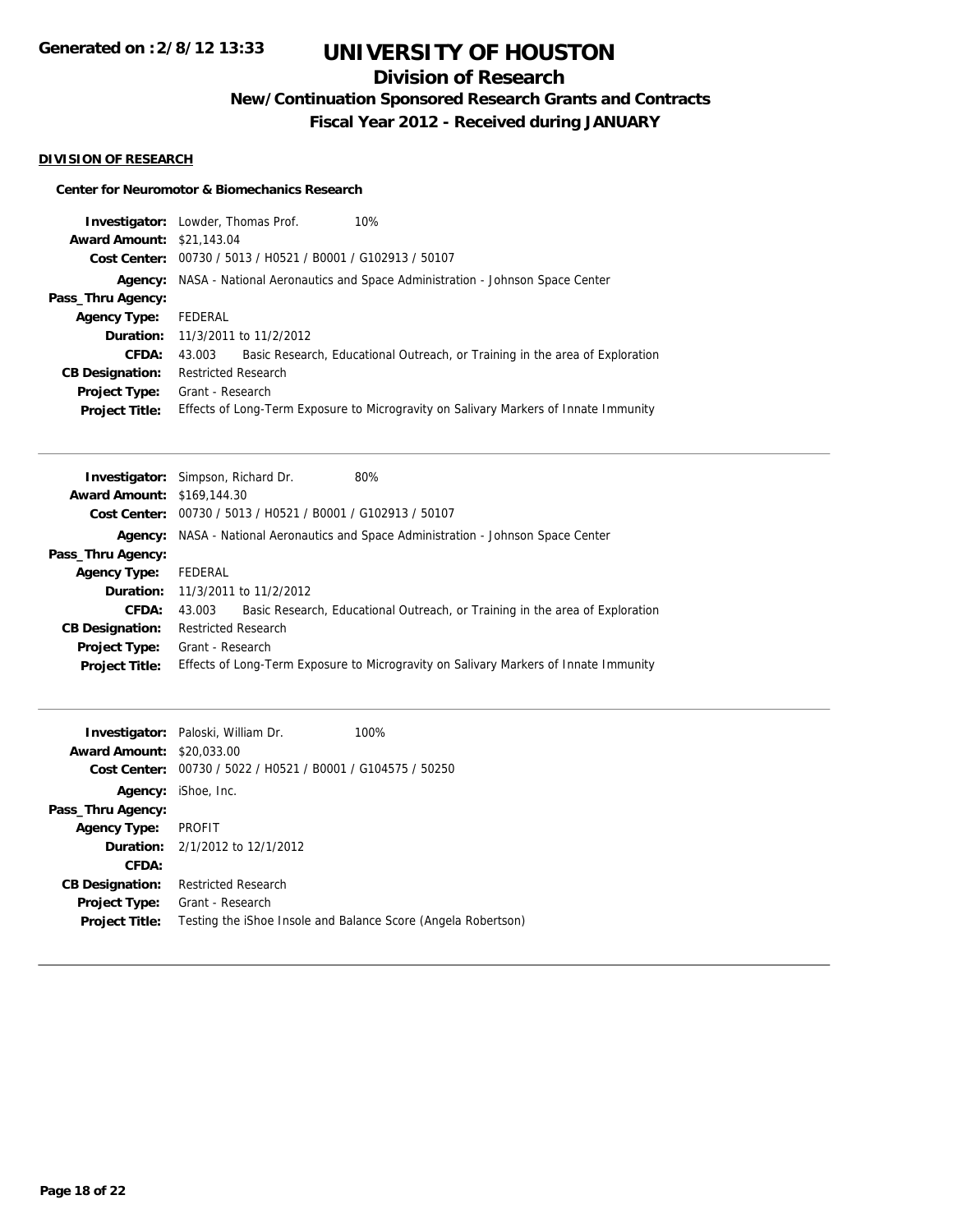## **Division of Research**

**New/Continuation Sponsored Research Grants and Contracts**

**Fiscal Year 2012 - Received during JANUARY**

### **DIVISION OF RESEARCH**

## **TcSUH**

|                                   | <b>Investigator:</b> Selvamanickam, Venkat Dr.<br>50%              |
|-----------------------------------|--------------------------------------------------------------------|
| <b>Award Amount: \$150,000.00</b> |                                                                    |
|                                   | Cost Center: 00730 / 5043 / H0452 / B0001 / G104809 / 50198        |
|                                   | Agency: Superpower, Inc.                                           |
|                                   | <b>Pass_Thru Agency:</b> U.S. Department of Energy                 |
| <b>Agency Type:</b>               | FEDERAL                                                            |
|                                   | <b>Duration:</b> $1/1/2012$ to $6/30/2012$                         |
| <b>CFDA:</b>                      | Advanced Research and Projects Agency - Energy Financial<br>81.135 |
| <b>CB Designation:</b>            | <b>Restricted Research</b>                                         |
| Project Type:                     | Contract - Research                                                |
| <b>Project Title:</b>             | Process Development for Second-Generation HTS Wires (Task 2)       |
|                                   |                                                                    |

|                                   | 50%<br><b>Investigator:</b> Selvamanickam, Venkat Dr.                |
|-----------------------------------|----------------------------------------------------------------------|
| <b>Award Amount: \$100,000.00</b> |                                                                      |
|                                   | Cost Center: 00730 / 5043 / H0452 / B0001 / G104587 / 50167          |
|                                   | <b>Agency:</b> Superpower, Inc.                                      |
|                                   | <b>Pass_Thru Agency:</b> U.S. Department of Energy                   |
| <b>Agency Type:</b>               | FEDERAL                                                              |
|                                   | <b>Duration:</b> $1/1/2012$ to $6/30/2012$                           |
| CFDA:                             | Advanced Research and Projects Agency - Energy Financial<br>81.135   |
| <b>CB Designation:</b>            | <b>Restricted Research</b>                                           |
| Project Type:                     | Contract - Research                                                  |
| <b>Project Title:</b>             | ARPA-E: 30 T Superconducting Magnetic Energy Storage System (Task 2) |
|                                   |                                                                      |

| <b>Award Amount: \$44,090.50</b> | <b>Investigator:</b> Moeller, Angela Dr.<br>50%                                                                                          |  |  |
|----------------------------------|------------------------------------------------------------------------------------------------------------------------------------------|--|--|
|                                  | Cost Center: 00730 / 5013 / H0107 / B0001 / G104098 / 50130                                                                              |  |  |
|                                  | <b>Agency:</b> National Science Foundation                                                                                               |  |  |
| Pass_Thru Agency:                |                                                                                                                                          |  |  |
| <b>Agency Type:</b>              | FEDERAL                                                                                                                                  |  |  |
|                                  | <b>Duration:</b> 1/15/2012 to 12/31/2016                                                                                                 |  |  |
| <b>CFDA:</b>                     | Mathematical and Physical Sciences<br>47.049                                                                                             |  |  |
| <b>CB Designation:</b>           | <b>Restricted Research</b>                                                                                                               |  |  |
| <b>Project Type:</b>             | Grant - Research                                                                                                                         |  |  |
| <b>Project Title:</b>            | CAREER: Low-Dimensional Spin Systems: Interplay of Chemical Pressure on Triangular Lattices with Spin- and<br>Orbital Degrees of Freedom |  |  |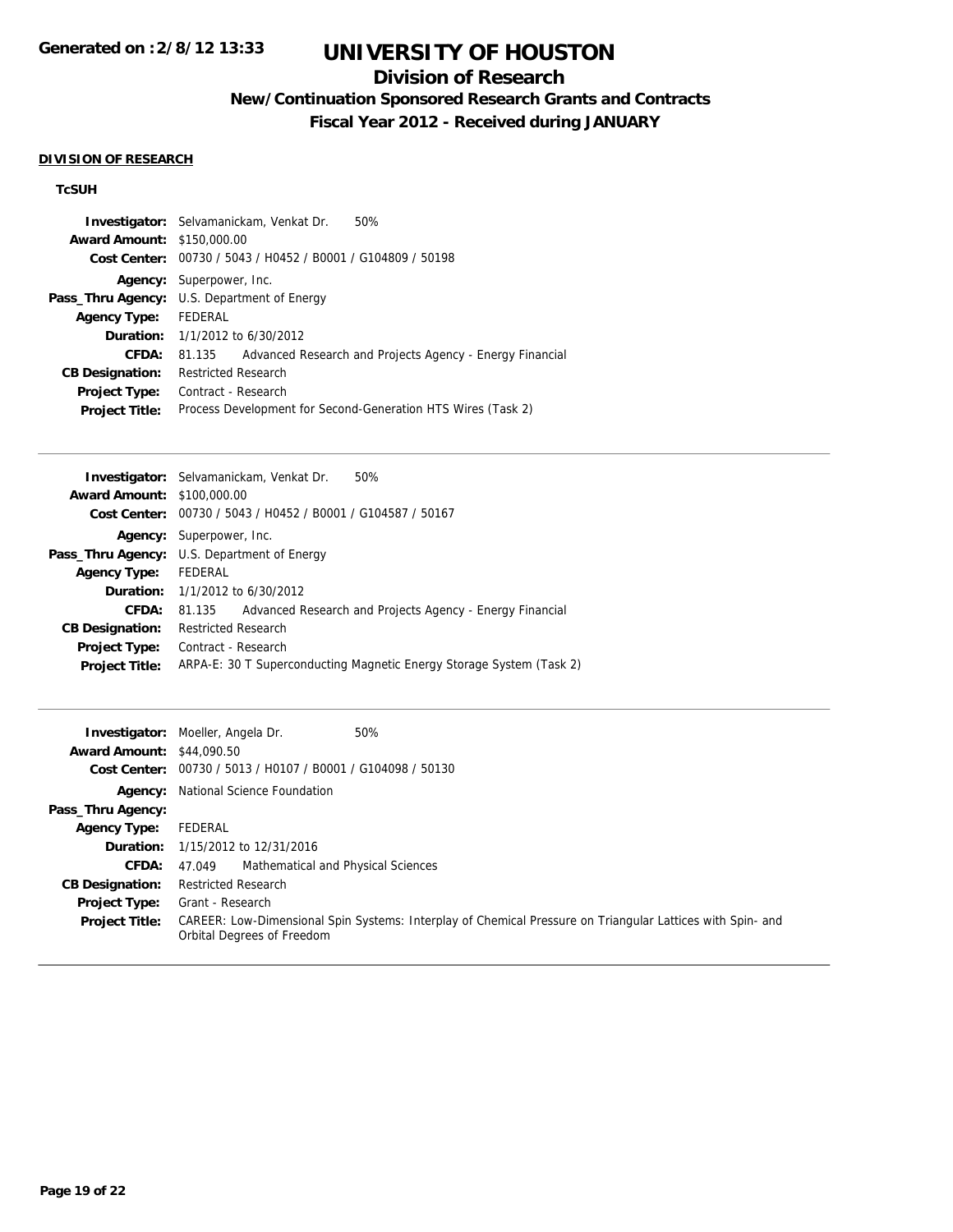## **Division of Research**

**New/Continuation Sponsored Research Grants and Contracts**

**Fiscal Year 2012 - Received during JANUARY**

### **DIVISION OF RESEARCH**

## **TcSUH**

**Investigator:** Selvamanickam, Venkat Dr. 50% **Award Amount:** \$50,277.00 **Cost Center:** 00730 / 5022 / H0452 / B0001 / G099090 / 44962 **Agency:** Bruker Advanced Supercon **Pass\_Thru Agency: Agency Type:** PROFIT **Duration:** 6/1/2009 to 12/31/2012 **CFDA: CB Designation:** Restricted Research **Project Type:** Grant - Research **Project Title:** Evaluation of YBCO Coated Conductor Architectures

#### **Texas Learning/Computation Center**

|                                  | <b>Investigator:</b> Pinsky, Lawrence S. Dr.                 | 50%                                                                                                          |  |
|----------------------------------|--------------------------------------------------------------|--------------------------------------------------------------------------------------------------------------|--|
|                                  |                                                              |                                                                                                              |  |
| <b>Award Amount: \$87,815,00</b> |                                                              |                                                                                                              |  |
|                                  | Cost Center: 00730 / 5043 / H0112 / B0001 / G104670 / 50110  |                                                                                                              |  |
|                                  | <b>Agency:</b> Wyle Science Technology and Engineering Group |                                                                                                              |  |
|                                  |                                                              | <b>Pass_Thru Agency:</b> NASA - National Aeronautics and Space Administration - Marshall Space Flight Center |  |
| <b>Agency Type:</b>              | FEDERAL                                                      |                                                                                                              |  |
|                                  | <b>Duration:</b> 11/28/2011 to 9/25/2012                     |                                                                                                              |  |
| CFDA:                            | 43.000                                                       | National Aeronautics and Space Administration                                                                |  |
| <b>CB Designation:</b>           | <b>Restricted Research</b>                                   |                                                                                                              |  |
| <b>Project Type:</b>             | Contract - Research                                          |                                                                                                              |  |
| <b>Project Title:</b>            |                                                              | Medipix 3 Collaboration and support for on orbit technology development and demonstration                    |  |

| <b>Investigator:</b> Barth, Amy Dr. | 10%                                                                            |  |  |  |
|-------------------------------------|--------------------------------------------------------------------------------|--|--|--|
| <b>Award Amount: \$11,950.80</b>    |                                                                                |  |  |  |
|                                     | Cost Center: 00730 / 5013 / H0288 / B0001 / G103426 / 50169                    |  |  |  |
|                                     | <b>Agency:</b> National Institute of Child Health and Human Development        |  |  |  |
| Pass_Thru Agency:                   |                                                                                |  |  |  |
| <b>Agency Type:</b>                 | FEDERAL                                                                        |  |  |  |
|                                     | <b>Duration:</b> $1/2/2012$ to $12/31/2012$                                    |  |  |  |
| CFDA:                               | Center for Research for Mothers and Children<br>93.865                         |  |  |  |
| <b>CB Designation:</b>              | <b>Restricted Research</b>                                                     |  |  |  |
| <b>Project Type:</b>                | Grant - Research                                                               |  |  |  |
| <b>Project Title:</b>               | Language, Cognitive, and Neuropsychological Processes in Reading Comprehension |  |  |  |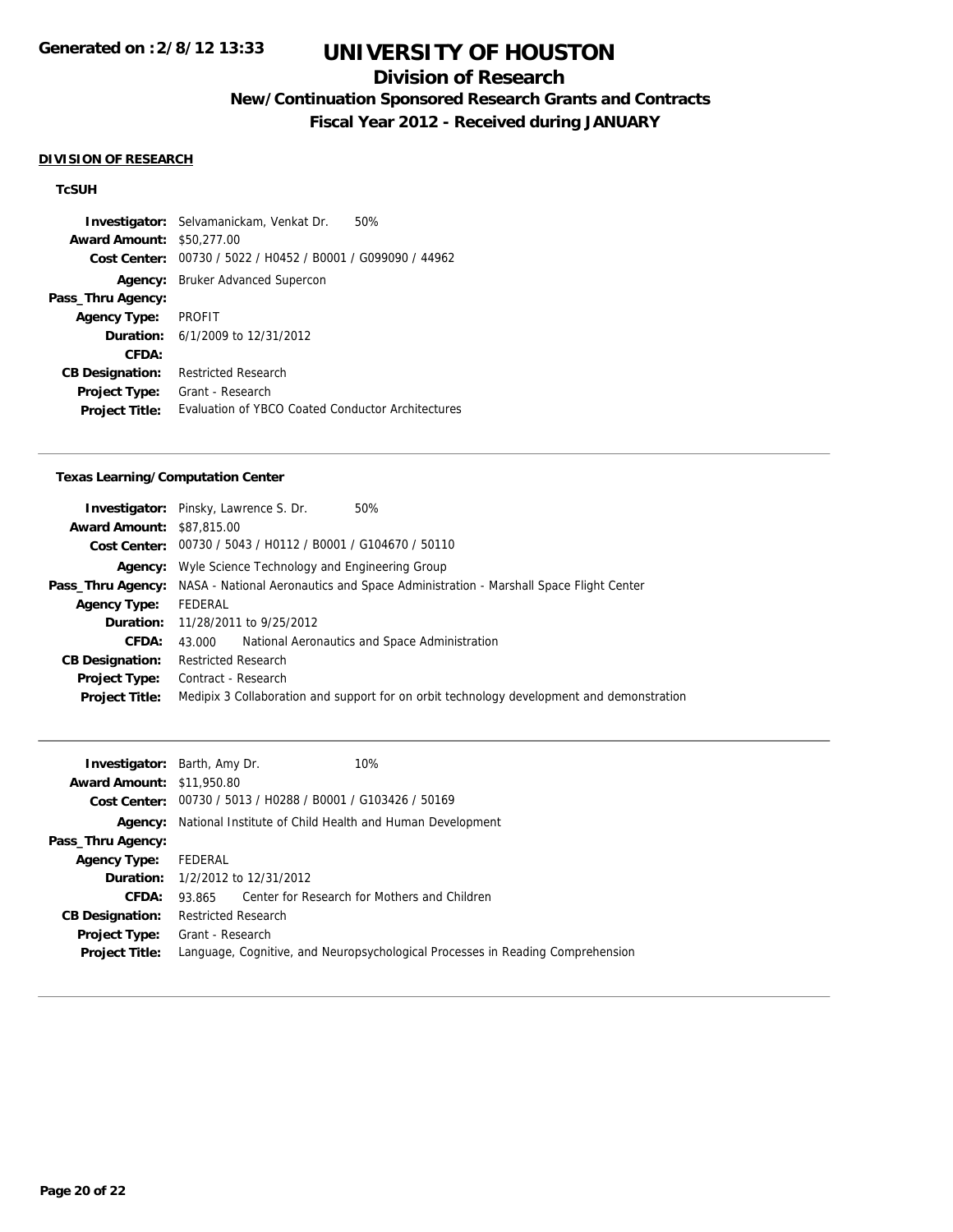## **Division of Research**

**New/Continuation Sponsored Research Grants and Contracts**

**Fiscal Year 2012 - Received during JANUARY**

## **DIVISION OF RESEARCH**

## **Texas Obesity Research Center**

| <b>Investigator:</b> Lee, Rebecca Dr.<br><b>Award Amount: \$30,000.00</b> |                                                             |  | 100%                                         |
|---------------------------------------------------------------------------|-------------------------------------------------------------|--|----------------------------------------------|
|                                                                           | Cost Center: 00730 / 5013 / H0500 / B0001 / G098948 / 45876 |  |                                              |
| Agency:                                                                   | National Institute of Child Health and Human Development    |  |                                              |
| Pass_Thru Agency:                                                         |                                                             |  |                                              |
| <b>Agency Type:</b>                                                       | FEDERAL                                                     |  |                                              |
| Duration:                                                                 | 1/18/2010 to 12/31/2012                                     |  |                                              |
| CFDA:                                                                     | 93.865                                                      |  | Center for Research for Mothers and Children |
| <b>CB Designation:</b>                                                    | <b>Restricted Research</b>                                  |  |                                              |
| <b>Project Type:</b>                                                      | Co-Op Agreement - Research                                  |  |                                              |
| <b>Project Title:</b>                                                     | Science and Community: Ending Obesity Improving Health      |  |                                              |

#### **TIMES**

| <b>Investigator:</b> Barth, Amy Dr. |                                                                                |                                             | 70%                                          |  |
|-------------------------------------|--------------------------------------------------------------------------------|---------------------------------------------|----------------------------------------------|--|
| <b>Award Amount: \$83,655.60</b>    |                                                                                |                                             |                                              |  |
|                                     | Cost Center: 00730 / 5013 / H0288 / B0001 / G103426 / 50169                    |                                             |                                              |  |
| Agency:                             | National Institute of Child Health and Human Development                       |                                             |                                              |  |
| Pass_Thru Agency:                   |                                                                                |                                             |                                              |  |
| <b>Agency Type:</b>                 | FEDERAL                                                                        |                                             |                                              |  |
|                                     |                                                                                | <b>Duration:</b> $1/2/2012$ to $12/31/2012$ |                                              |  |
| CFDA:                               | 93.865                                                                         |                                             | Center for Research for Mothers and Children |  |
| <b>CB Designation:</b>              | <b>Restricted Research</b>                                                     |                                             |                                              |  |
| <b>Project Type:</b>                | Grant - Research                                                               |                                             |                                              |  |
| <b>Project Title:</b>               | Language, Cognitive, and Neuropsychological Processes in Reading Comprehension |                                             |                                              |  |
|                                     |                                                                                |                                             |                                              |  |